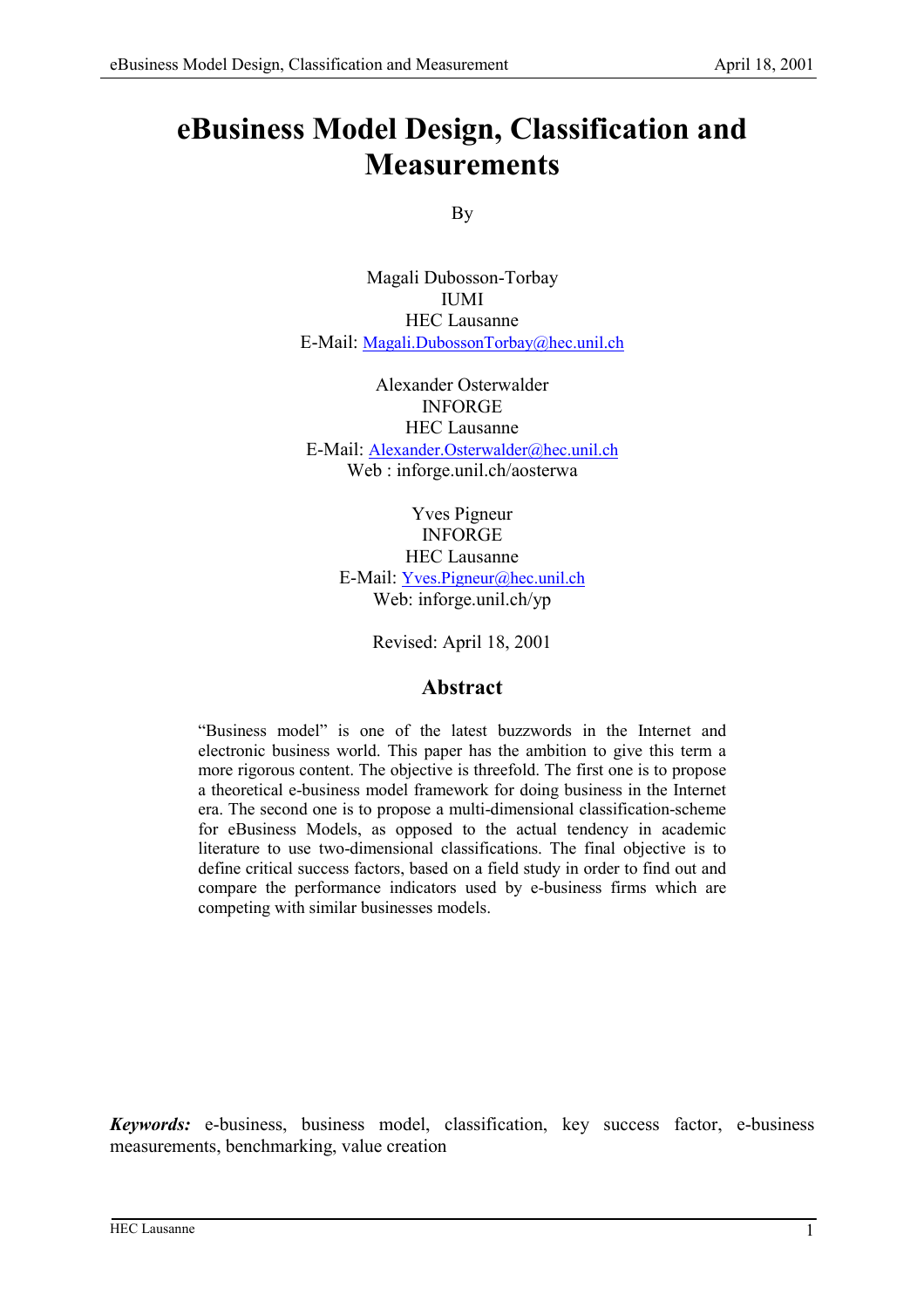There have been several attempts to classify all the business models emerging over and over with the coming of the New Economy in order to understand how e-companies are making or not making money. Some companies have seen their business model highly publicized such as the reverse auction model of Priceline or online grocery model of Peapod. But is it all so clear ? For instance, ebay.com might be typical of an Agora B-Web (Tapscott *and al.*) but at the same time, ebay.com might be considered as being a merchandiser online (transaction.net) or an auction broker (Rappa). All of them are considering the same object but from different perspectives. Is there a better or a worse way to classify the business models? Are they allowing comparisons? Do they help to understand the strategies of the different actors within a same category, for instance the online grocery stores ? Are they explaining why some of them benefit from better financial figures ?

Nowadays new business models do not finish to emerge in electronic commerce and can become a major stake in the e-business game ((Maître and Aladjidi (1999), Kalakota (1999)). It is even possible to patent them in some countries (Pavento (1999)! Understanding the new business models and helping to design and measure them are important research issues, not so well covered until now.

The next section presents a definition and the components of a business model as a new framework. The section 2 suggests to use this framework to classify and compare the business models. Finally, we show through examples how to translate the core processes of the business models into a set of relevant measures for each component of the adopted framework.

#### **1 eBusiness Model design**

Several authors show that with the success of Information and Communication Technologies (ICT) – particularly the Internet – organizational transformations are taking place in industries and companies (Tapscott, Lowi, Ticoll, 2000; Timmers, 2000; Martinez, 2000). The eBusiness Model approach we propose in this paper shall help a firm to structure its organization in a way to become more efficient, more flexible and responsive to customer demand, to forecast possible future scenarios and therefore to stay competitive in the Internet era.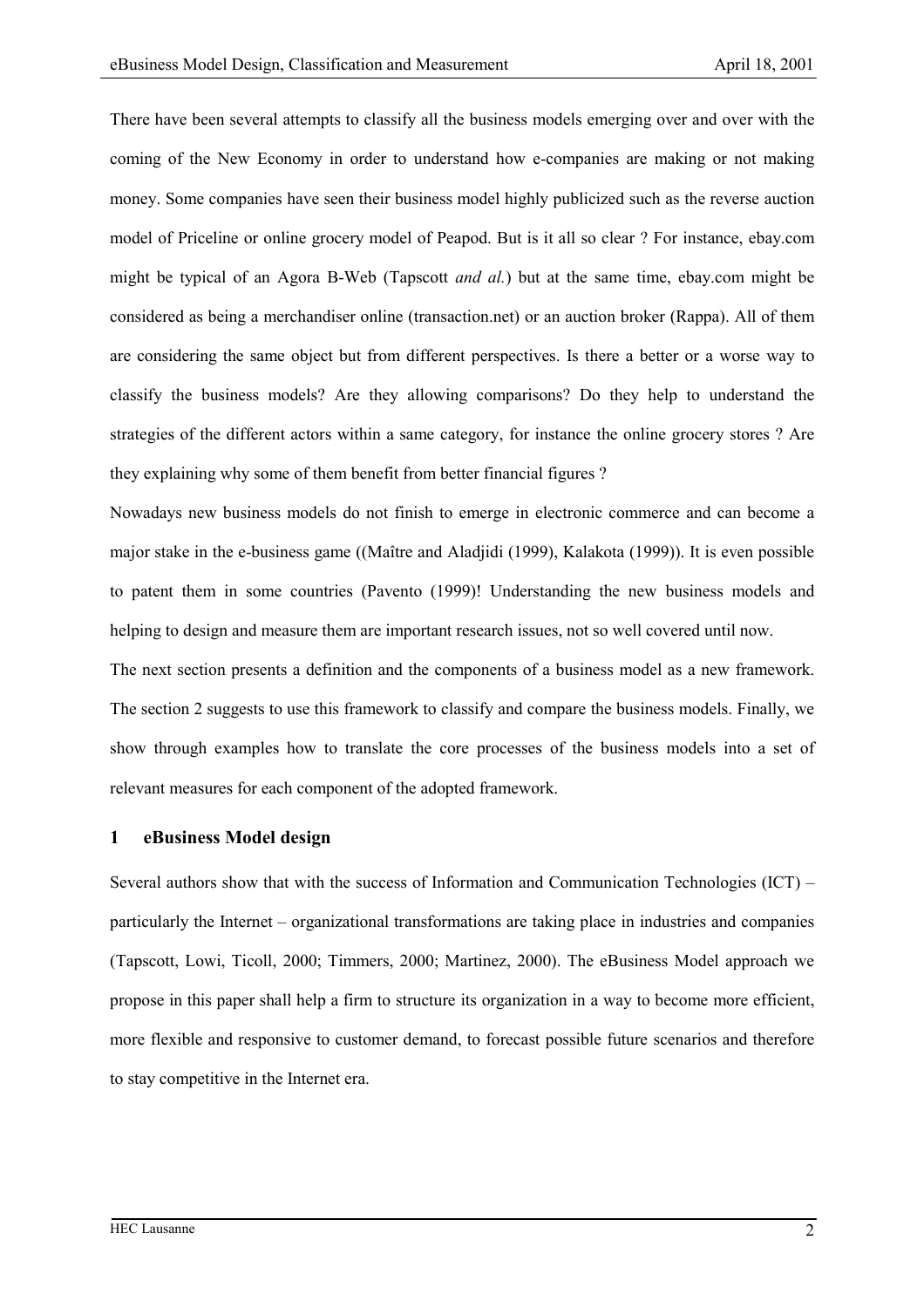A business model is nothing else than the architecture of a firm and its network of partners for creating, marketing and delivering value and relationship capital to one or several segments of customers in order to generate profitable and sustainable revenue streams.

Our eBusiness Model framework is therefore divided into four principal components. (1) The products and services a firm offers, representing a substantial value to the customer, and for which he is willing to pay. (2) The relationship capital the firm creates and maintains with the customer, in order to satisfy him and to generate sustainable revenues. (3) The infrastructure and the network of partners that are necessary in order to create value and to maintain a good customer relationship. And last, but not least, (4) the financial aspects that can be found throughout the three former components, such as cost and revenue structures.

### Figure 1: eBusiness Model decomposition

## *1.1 Product innovation*

The product component of the eBusiness Model framework describes the value a firm wants to offer its customers. Significant studies of the *targeted customer segments* have to be undertaken in order to find out the relevance and the components of an effective value recognition by the customer. To deliver this *value proposition*, the firm has to possess a certain set of in-house and/or outsourced *capabilities*.

*Value Proposition.* This element refers to the value the firm offers to a specific target customer segment. ICT have had their most important impact on new ways of creating and delivering value, for example through substantial cost savings thanks to *dis-intermediation* (Benjamin, Wigand, 1995; ). *Customization* is another common value proposition enabled by the rapid development of ICT. Through mass customization (Piller, Reichwald, Möslein, 2000) and through rule-based one-to-one personalization or collaborative filtering, firms can propose value tailored to the profile of every single customer. The notion of *Infomediation* describes the re-intermediation-process in the Internet era. ICT has enabled the creation of a wide range of new and innovative mediation services (Sarkar, Butler, Steinfield, 1995).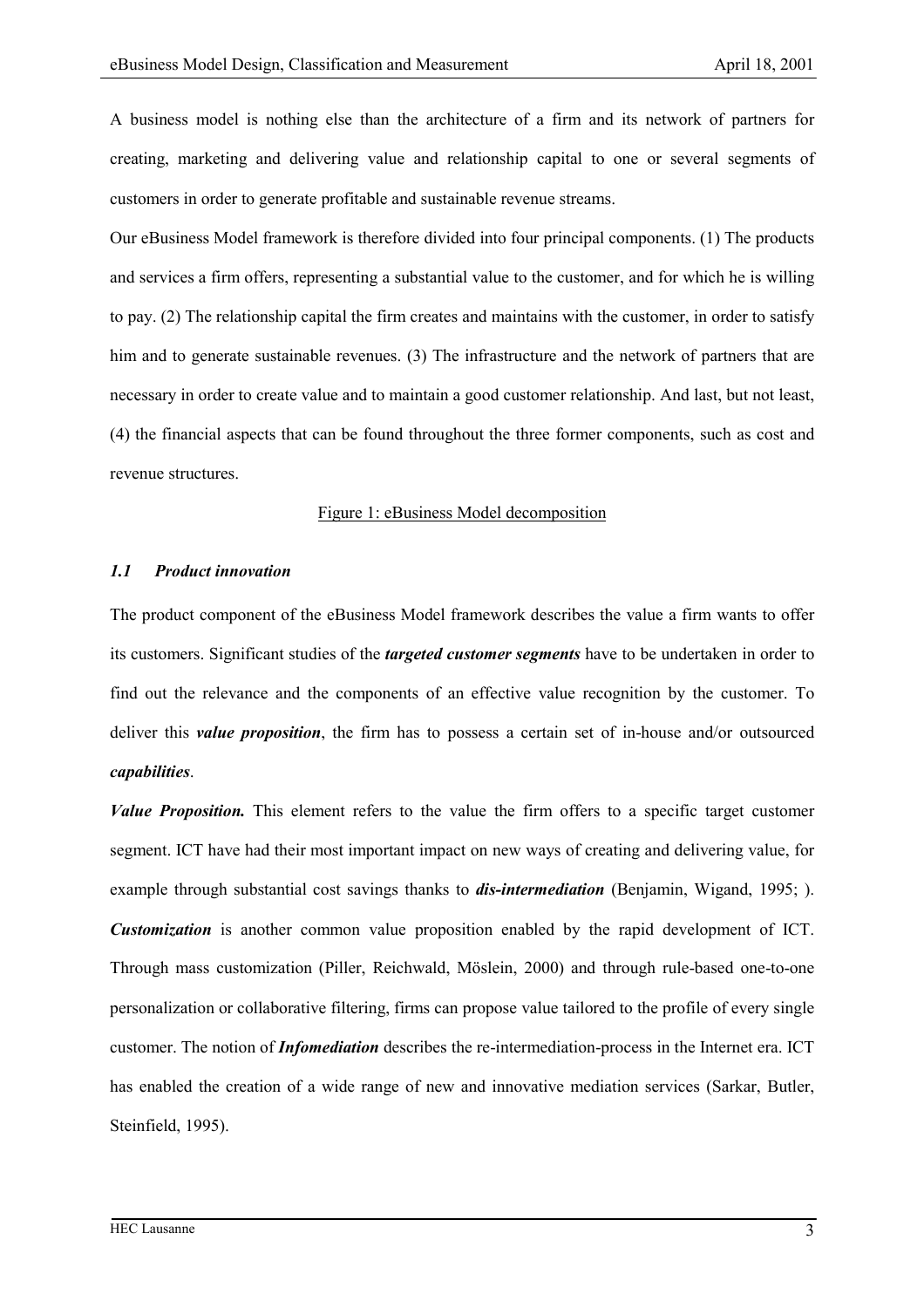*Target.* A firm generally creates value for a specific customer segment. The definition of the market scope (Hamel, 2000; Afuah, Tucci, 2001) captures the essence of where the firm does and does not compete – which customers, which geographical areas, and what product segments. A firm can market either to businesses and/or individuals, commonly referred to as business-to-business (B2B) and business-to-consumer (B2C). With the expansion of reach by the use of ICT, differentiated strategies for different geographical regions become an important issue even for small firms.

*Capabilities.* To deliver the value proposition to different customers, a firm must ensure that it possesses the range of capabilities that underpin the proposed value. For example, if Intel wants to offer to its customers fast microprocessors, the company has to have access to high-quality R&D, product design, and manufacturing capabilities. Whether Intel wants to perform these tasks in-house and/or in collaboration with other firms is a matter of strategic decision, which is further detailed in the infrastructure component of the eBusiness Model framework.

## *1.2 Customer Relationship*

The importance of customer relationship potential is often forgotten in other business model approaches that are mainly focused on products, value creation processes and exchange patterns between different actors. However ICT offer a whole new range of opportunities to exploit existing customer relationships by *feeling the customer's* desires, *serving him* and developing an enduring relationship with him. The notion of *branding* has also evolved from product and company marketing to include relationship capital (Tapscott, Lowi, Ticoll, 2000) which emphasizes the interaction between the firm and the customer.

*Getting a feel for the customer***.** This element refers to all customer information and knowledge a company can gather and exploit in order to discover new and profitable business opportunities and customer segments and to improve their relationships with their customers. These insights can be used throughout marketing and sales, and especially for customer relationship management (CRM). Hamel (2000) calls this the positive feedback effect. A firm with a large base of users, and a way of rapidly extracting feedback and information from those users, may be able to improve its products and services faster than its competitors. In this virtuous circle products and product innovation can be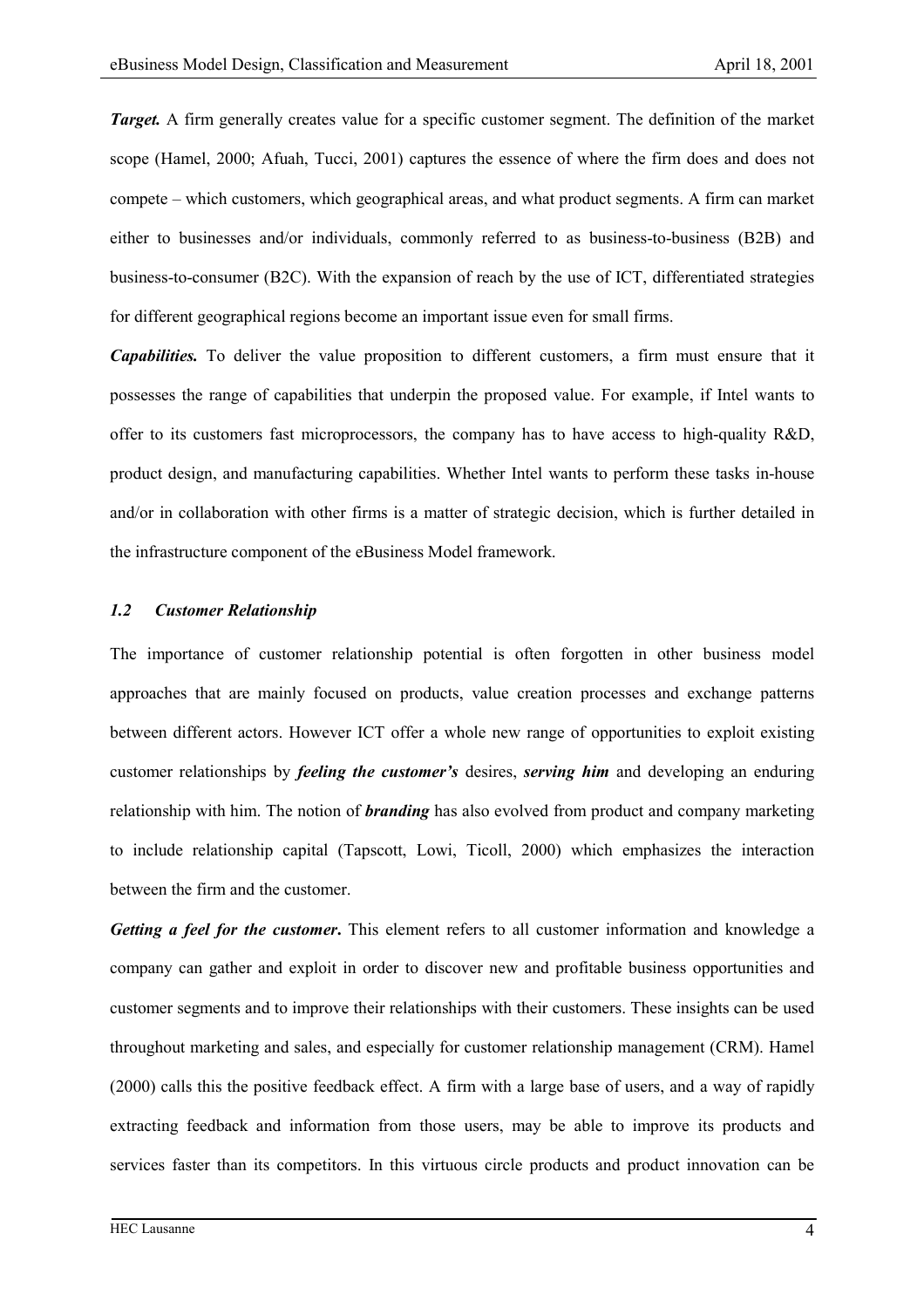improved which, in return, attracts new customers. In addition to product improvement, a better knowledge of its customers allows a firm to establish a personalized relationship tailored to the needs of every single customer.

**Serving the customer.** Serving the customer includes fulfillment, support and customer relationship management (CRM). A firm must ask itself how it wants to deliver additional value to its customers and what support and service level it wants to provide. Fulfillment and support refer to the way the firm "goes to market" and how it actually "reaches" customers (Hamel, 2000). A firm must define its channel strategy and understand that the Internet has a great potential to complement rather than cannibalize its business (Porter, 2001). At the front-end, the Internet plays an important role in customer support and customer relationship management. It can make many of these processes more efficient, by supplying the customer with a wide range of basic information on products, prices and availability and by offering customized real-time information (i.e., delivery status, product lifecycle management). Dell, for example, provides the client with an online profile of all the drivers belonging to a computer a customer has purchased. By doing so, the firm can relieve its own call center from additional work and the customer benefits from personalized services.

*Branding.* This element of the eBusiness Model framework has not lost its importance in the era of the Internet, but it has profoundly changed its definition. Tapscott, Lowi and Ticoll (2000), for example, think that advertising, promotion, publicity, public relations and a lot of other aspects of corporate communications are becoming archaic concepts. Branding shifts towards relationship dynamics (Hamel, 2000) where emotional, as well as transactional elements in the interaction between firm and client, form the image of a company. It's the firm's ability to engage customers, suppliers, and other partners in mutually beneficial value exchanges that determines its relationship capital (Tapscott, Lowi, Ticoll, 2000) and brand.

## *1.3 Infrastructure*

In the product component of the eBusiness Model framework we have described the capabilities which are needed in order to create and deliver the value proposition. The infrastructure component describes the value system configuration (Gordijn, Akkermans, van Vliet, 2000) that is necessary to deliver the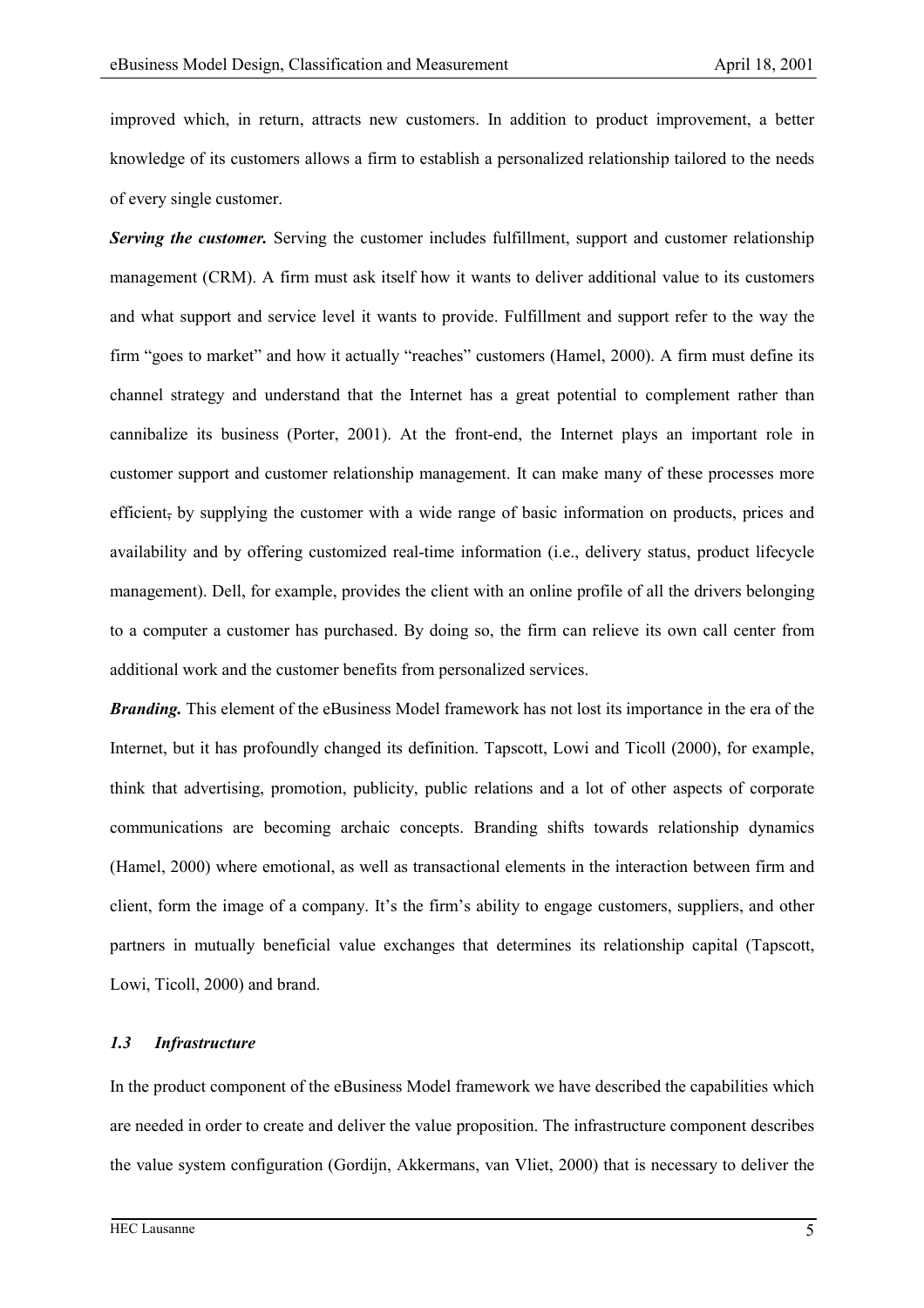value proposition; in other words, the relationship between in-house and/or partners' *resources*, *assets* and *activities* and a *network*.

*Resources/Assets.* In order to create value, a firm needs resources (Tarondeau, 1999; Wernefelt,1994). Grant (1995) distinguishes tangible, intangible, and human assets. Tangible resources include plants, equipment and cash reserves. Intangible resources include patents, copyrights, reputation, brands and trade secrets. Human resources are the people a firm needs in order to create value with tangible and intangible resources.

*Activity and Processes.* The main purpose of a company is the creation of value that customers are willing to pay for. This value is the result of a configuration of inside and outside activities and processes. To define the value creation process in a business model, we use the extension of the *value chain framework* (Porter, 1985) such as defined by Stabell and Ffeldstad (1998). They extend the value chain with the *value shop* and the *value network*. Former describes the value creation process of service providers, whereas latter describes brokering and intermediary activities.

*Partner Network.* This element of the eBusiness Model framework is closely tied to the value proposition and the value creation process. The partner network details how the value creation process is distributed among the partners of the firm. In the product component it was all about *what* value to deliver. In this element it is about *how* to create value with a network of partners. Management literature defines strategic networks as "stable interorganizational ties which are strategically important to participating firms. They may take the form of strategic alliances, joint-ventures, longterm buyer-supplier partnerships, and other ties" (Gulati, Nohria and Zaheer, 2000). As has been explained above, shrinking transaction costs make it easier for firms to vertically disintegrate and to reorganize in partner networks. Firms can focus on their core competencies and activities in the value creation process and rely on partner networks for other non-core competencies and activities. In ebusiness literature there are several terms arising for these new forms of strategic networks in the value creation process, such as b-webs (Tapscott, Ticoll, Lowi, 2000) and value networks (Nalebuff, Brandenburger, 1996).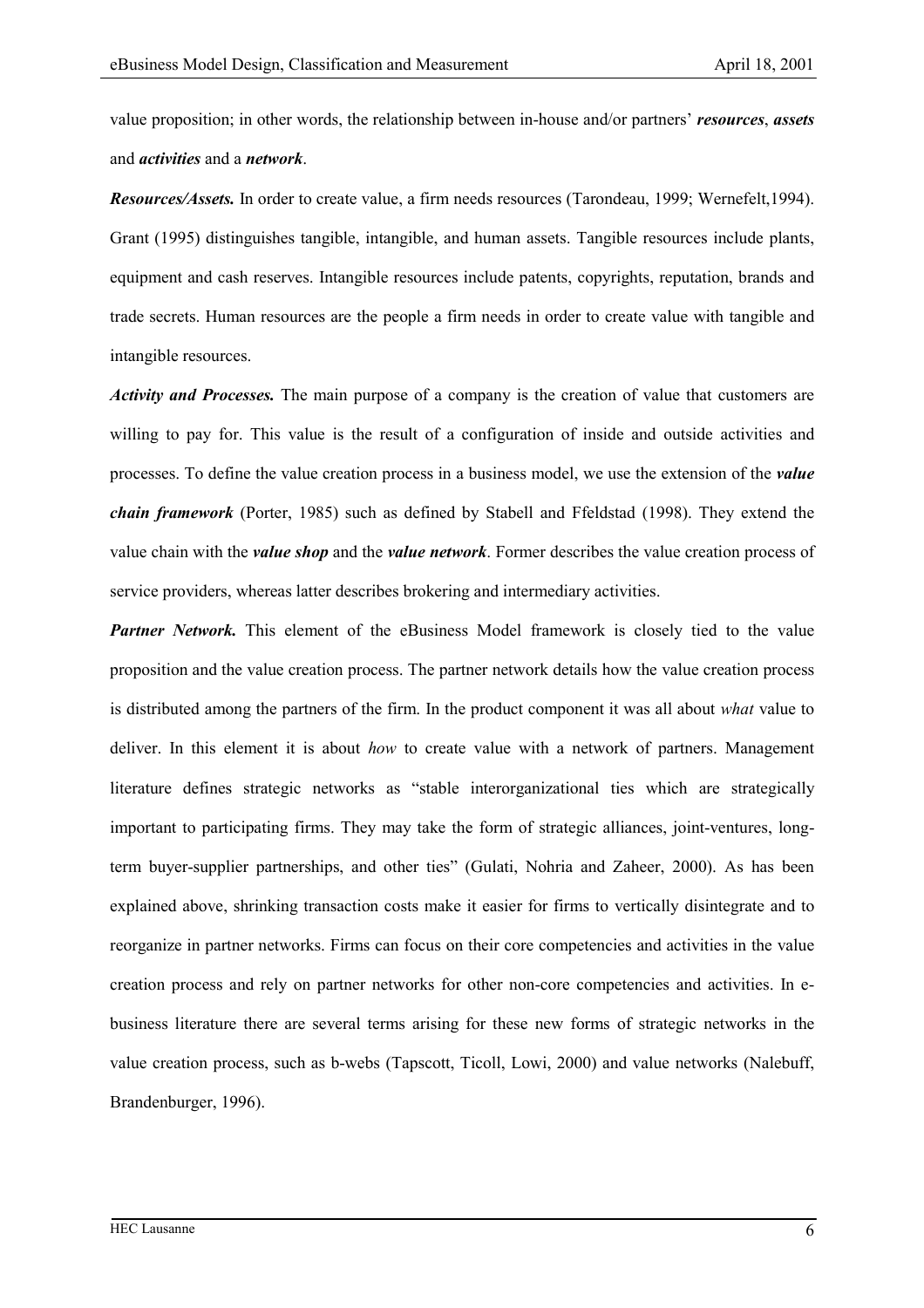## *1.4 Finance*

Of course, the financial perspective also belongs in our eBusiness Model framework. But rather than qualifying financial aspects such as the revenue or pricing model of a firm as the unique and most important element of a business model, we consider them as the fourth component and as the consequence of the formerly described. Financial aspects can be understood as *costs* required to get the infrastructure to create value and as *revenues* of sold value. The difference between revenues and costs determines the profitability of a company.

*Revenue*. This element measures the ability of the firm to translate the value it offers to its customers into money and therefore generate incoming revenue streams. A firms revenue model can be based on subscription costs and fees from the customer, advertising and sponsoring revenues from other firms, commissions and transaction cuts from provided services, revenue sharing with other firms and by simply selling a product. Firms selling over the Internet should consider an appropriate pricing strategy and pricing mechanism in order to maximize revenues. First they have to be aligned with the nature of the product. For example, an airplane engine price is set differently than the price of an electronic camera. Second, they have to aim at achieving the highest price the customer is willing to pay for the offered value. It is important to mention that ICT have had an important impact on pricing and have created a whole new range of pricing mechanisms (Klein, 2000).

*Cost*. This element measures all the costs the firm incurs in order to create, market and deliver value to its customers. It sets a price tag on all the resources, assets, activities and partner network relationships and exchanges that cost the company money. As the firm focuses on its core competencies and activities and relies on partner networks for other non-core competencies and activities there is an important potential for cost savings in the value creation process. The right use of ICT in customer relationship also opens up new opportunities for delivering premium customer services and therefore additional value at reasonable costs.

*Profit*. This element measures the ability of a firm to create positive cash flow.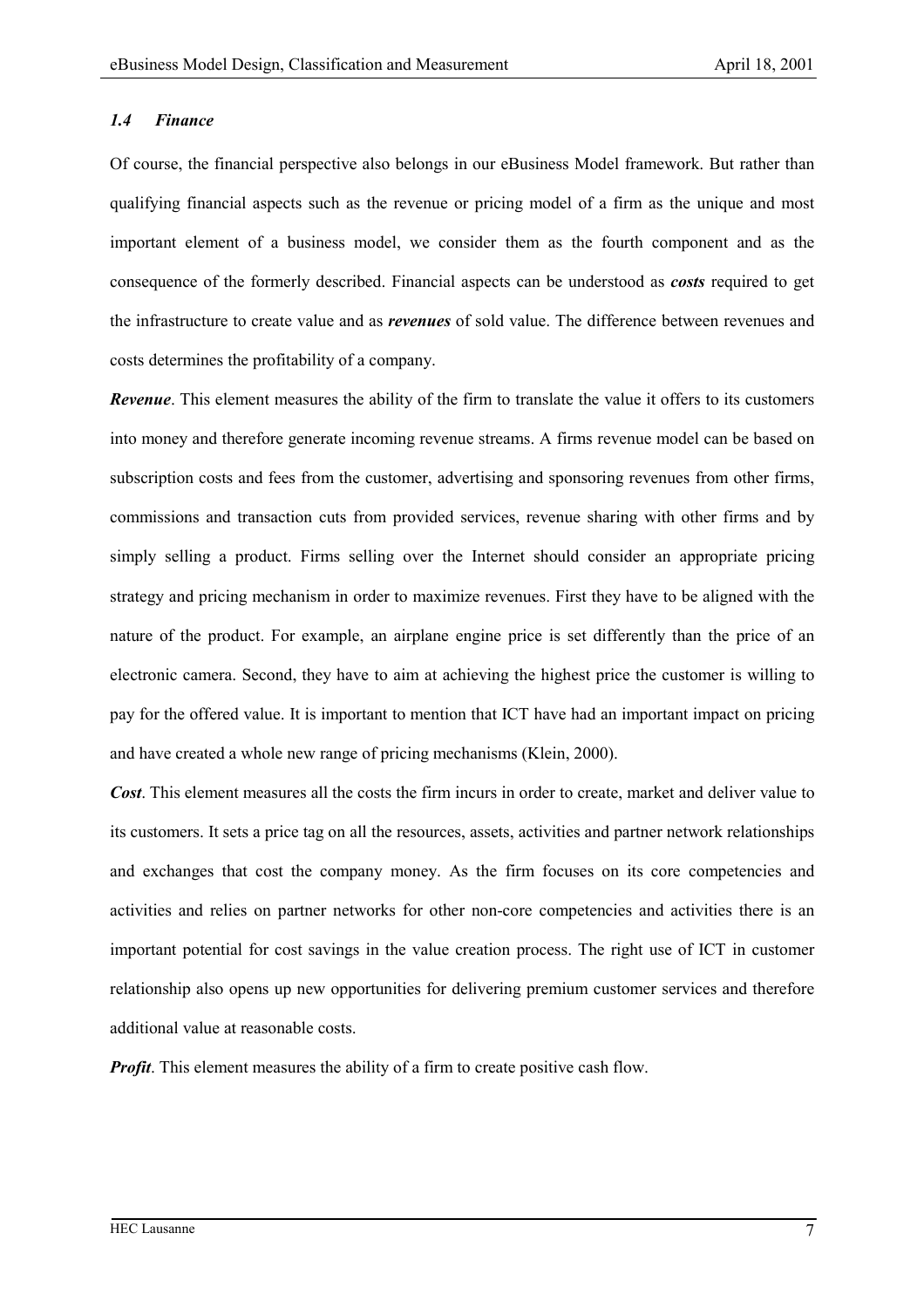# *1.5 Comparison*

Few authors have tempted to give the term electronic business model a more precise and global content. Even though the literature on eBusiness Models is growing, most of it only partially discusses the subjects of interest. Afuah and Tucci (2001) for example, seem to neglect the customer component of a business model. Gordijn, Akkermans and van Vliet (2000) demonstrate the value creation process in a network of partners, but do not describe any of the other necessary components for a complete model from a business point of view. Hamel (2000) however, has quite a complete approach to business models.

In table 1 we compare the existing eBusiness model literature and their components to the eBusiness model framework presented in this article.

# Table 1: eBusiness Model literature

#### *1.6 Illustration*

As an illustration of the formerly discussed eBusiness model framework, we decided to focus on and to compare two Internet-auction companies, Ricardo and eBay. First, Ricardo, the German auction enterprise, can be described by the following characteristics :

- Customer : Ricardo says that it has a total commitment to customer satisfaction and quality. It has earned a award for being notably customer-friendly. It has expanded its offerings by launching RicardoBIZ, a B2B e-commerce portal with the traditional auction format, the reverse auction format and bartering and mixed auctions.
- Product : Ricardo created customer awareness by original auctions such as the Steffi Graf's French Open racket in aid of the "Children for Tomorrow" trust, diving cruises by submersible to see the Titanic or Ricardo shares donated to Unicef. Within its partnership with SAT 1 TV, it combines classical show elements with the online auctions and it has announced the launch of QXL.tv, a new service to deliver auction programming via the television and Internet. Ricardo also launched a world-wide exclusivity : the live auctions where up to 8,000 users can participate simultaneously. From February 2000, all auctions up to the value of DM 250 will be insured and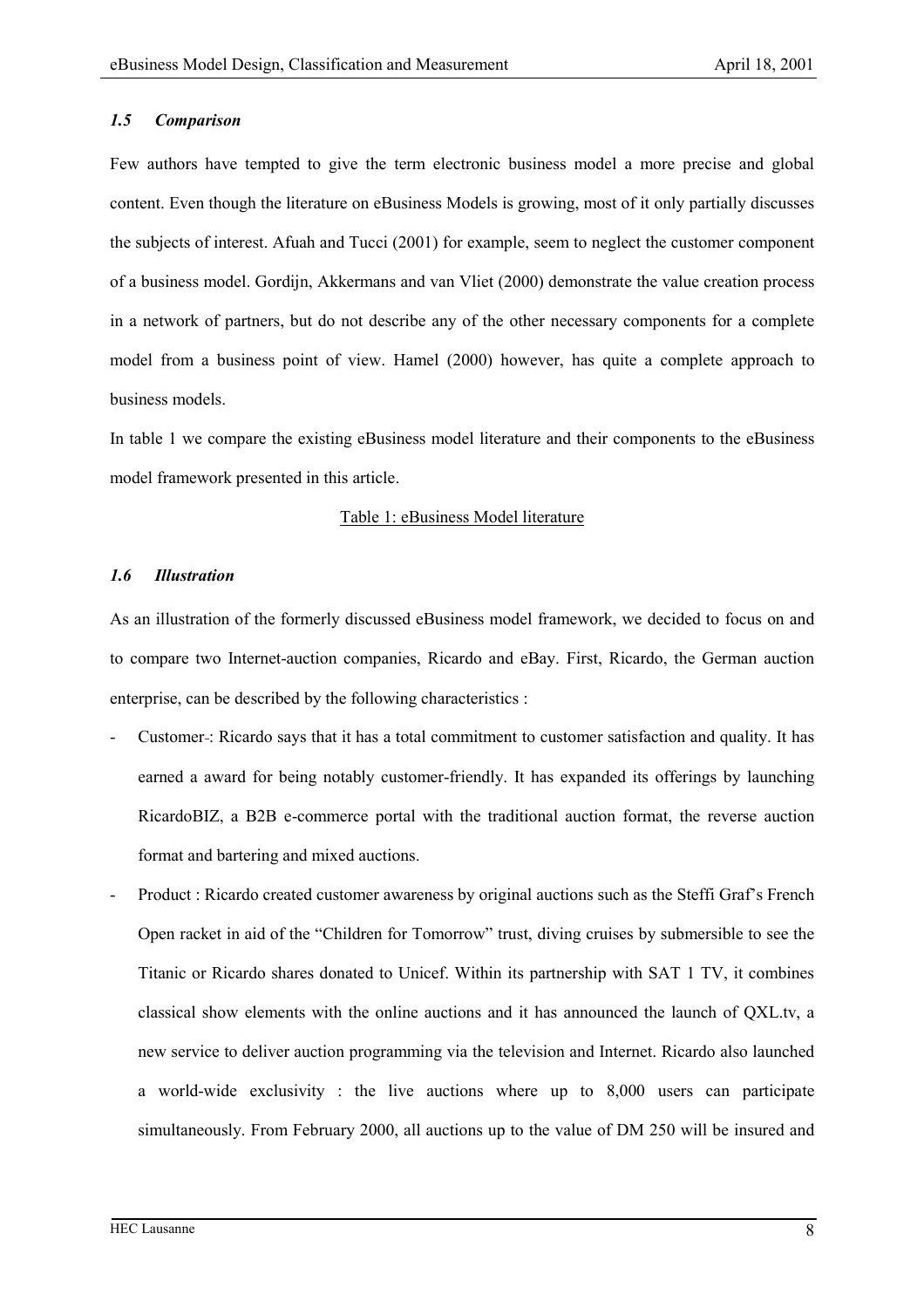there will be a trustee service for auctions valued over this limit. Ricardo wants to offer the highest level of security and the largest range of products.

- Infrastructure : Ricardo has concluded a strategic cooperation agreement with Impress Software in the area of B2B online auction in order to integrate existing ERP customer systems. This will be the standard software solution SAP R/3.

This brief description unbundling Ricardo into its three component businesses can then be compared to a similar description for its American counterpart, eBay:

- Customer : eBay focuses on convenience by means such as online tutorials, a four-step process or the possibility of customization of the service. Regular sellers can establish a reputation for reliable delivery and quality through a rating and comment system based on the experience of customers. This is considered by eBay as way to create "stickiness". eBay's marketing and customer acquisition costs are lower than most sites because of the powerful word-of-mouth.
- Product : As Ricardo, eBay also tries to attract the attention from the media by auctioning for instance, a team of programmers, a kidney or the camera of the director of the Blair Witch Project. It has launched eBay Business Exchange servicing the small business market (B2B). It has also launched eBay Anywhere, that aims to make eBay accessible from any Internet-enabled mobile device.
- Infrastructure : eBay acquired Billpoint an online payment technology firm in 1999. On March 1st, 2000, it has announced a strategic alliance with Wells Fargo designed to address the exploding need for an online person-to-person payments platform. Together, they have launched a new payment option: the Electronic Check that combines the convenience and safety of paper checks with the speed of the electronic payments. eBay has selected Sun Microsystems as its premier supplier of servers, software and professional services. For its shipping service, eBay has concluded a strategic deal with Mail Boxes Etc. and its network of more than 3,000 centers across the country and with iShip.com and its online shipping, pricing and tracking solutions. It has also concluded a strategic partnership with e-stamp.com to promote e-stamp as an exclusive provider of US Postal Service Internet postage.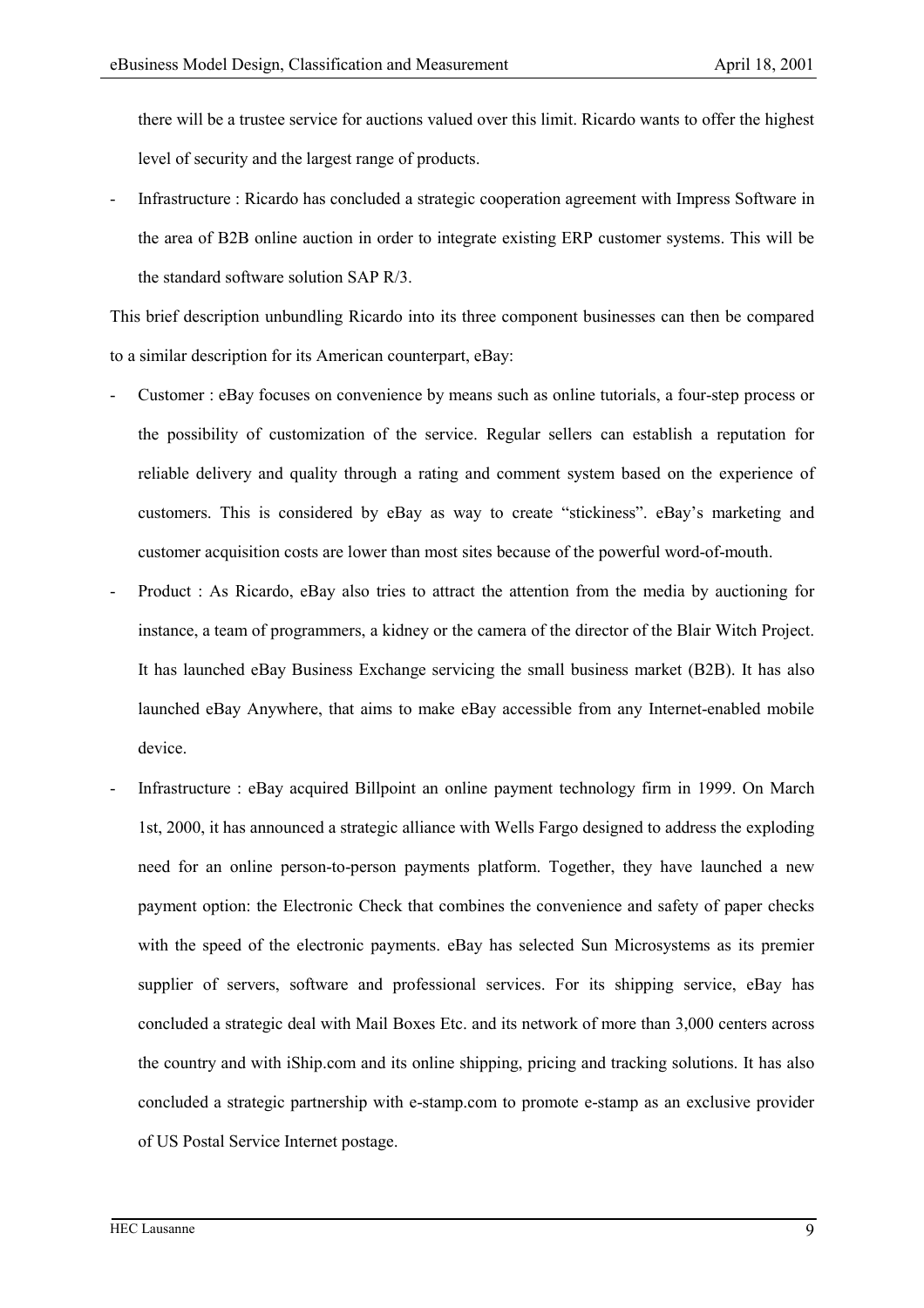Considering the two cases, none focuses on infrastructure but rely more on partners for their infrastructure, especially eBay with a large network including diverse industries. Ricardo seems to be more innovative in terms of product offerings with its live auctions and with its willing to combine other technologies such as TV and mobile devices with the Internet. Both of them want to attract new customers with original auctions but eBay seems to be more committed to retaining its customers by emphasizing the convenience and reliability dimensions and features such as the feedback profiles. E-commerce corresponds to the use of inter-networked computers to create and transform business relationships, in particular the transactions and interaction between the company and its consumers (Hoque (2000)). As stated by Hagel and Singer (1999), today, due to electronic networks, we are on the verge of a broad, systemic reduction in interaction costs throughout the world economy. For them, it is unlikely that one company will be able to do all three businesses and still continue to increase its profits over the long haul. According to them, "because electronic commerce has such low transaction costs, it is natural for Web-based business to concentrate in a single core activity". From the Ricardo and eBay comparison, it is not so obvious to tell on which core activity they are focusing. At least, we could find out on which core business they are not focusing (i.e. infrastructure because of their vast array of outsourced activities).

# **2 Classifying eBusiness Models**

Our second preoccupation is to categorize business models and to propose a limited number of generic business models. Several classifications have been proposed in the literature.

Most authors suggest two dimensions in order to rate the business models: functional integration and degree of innovation (Timmers, 1998), economic control (both hierarchical and self-organizing) and value integration (Tapscott et al., 1999), type of relationships and degree of externality (Amami, 1999), power of sellers and buyers (Pigneur, 1999). Based on their classification, they propose to keep a limited number of basic types of business models: from 5 for Tapscott (1999) to about 30 for Rappa (1999). This diversity shows the inadequacy of a unique classification scheme.

Therefore, unlike the hierarchical "decomposition and specialization" structure adopted by the *Process Handbook* (Malone, 1999), we propose first to use a multicategory approach and to accept that a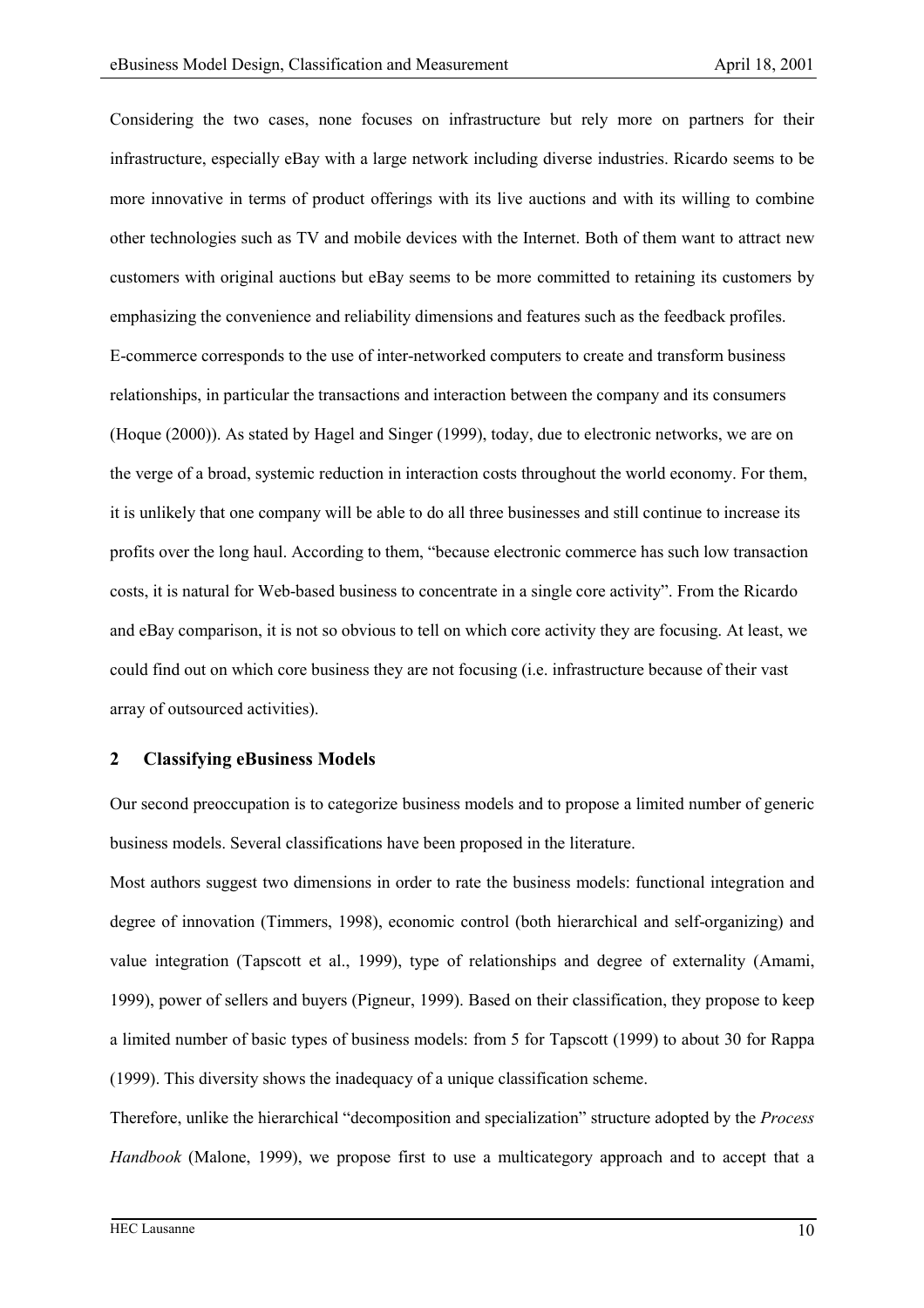business model could be positioned with regard to several dimensions, in a web of many classification schemes. The business models of *PriceLine* could be considered for example as an "Agora" in the Tapscott's classification (1999), high (self-organizing) on the control axe, low on the value integration; as an "e-auction" in the Timmers's classification (1998), medium on the functional integration and medium (to high) on the degree of innovation; as a "Reverse auction e-market" in the Pigneur's classification (1999), equilibrated power between buyers and sellers.

By our literature review, we identified as principal dimensions for classifying the business models :

- The user role : How is the client or the prospect considered by the company ? As a client or as a provider of a product / service that other clients may want to buy from, or as a participant to whom nothing is sold but information or services are offered against information about the participant ?
- Interaction pattern : Is the service provided by one or many people / companies to one or many people / companies ? For Timmers (1998), "many" must be understood as many actors from which information is being combined.
- Nature of the offerings : Is the company offering information, services or products to its visitors ? In some cases, the company but is giving away its content for free against information gathering and/or is getting money from ads. Another option could be that the company does not want to sell on the web but just want to use its site as a promotion tool.
- Pricing system : Is the user paying according to its usage rate, to a fixed subscription to get access to the service, to a fee system (percentage or fixed amount), to a price list or to a dynamic price mechanism (i.e. auction and reverse auction) ? One last option is that the user does not pay for the service (Baatz).
- The level of customization : This level is ranging from mass content to customized content.
- The economic control : It goes from self-organizing (no single company drives the content of its transactions or the economic outcomes) to hierarchical (some webs have a boss who controls the content, the pricing, and flow of transactions) (Tapscott, *et al.*, 1999).
- The level of required security to monitor and verify purchases in your system.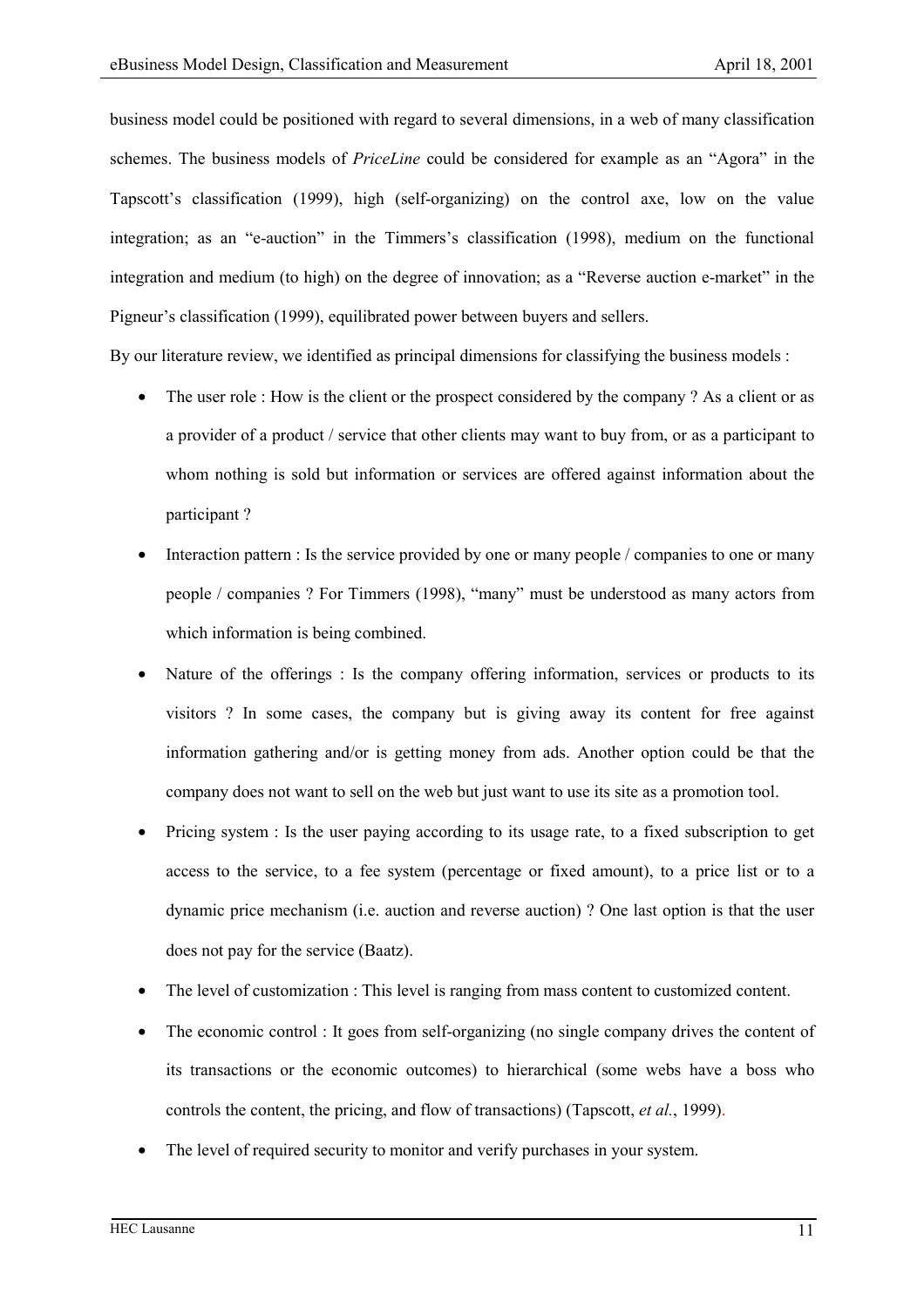- The level of value integration : Some webs facilitate the creation and the delivery of specific product / service offerings that coherently integrate components from multiple sources. In contrast, other webs provide low value integration and do not change the nature of the products actually offered. (Tapscott, *et al.*, 1999)
- The value/cost offerings : Is the product offerings more positioned as a added value product / service or as a low-cost low-price proposal ?
- The scale of traffic : Does it require significant site traffic or is it viable with a moderate traffic site ?
- The degree of innovation : It varies from essentially an electronic version of a traditional way of doing business to more innovative ways, for instance, by offering functions that did not exist before. (Timmers, 1998)
- The extend to which power is more on the buyer or the seller side.

Readopting the framework presented in the first part, we classified these different dimensions usually used for classifying business models as well as the Timmers' and Tapscott's dimensions.

# Table 2: eBusiness model classification

Following this framework and some of its classification dimensions, we can tell, for instance, that eBay, as a auction service, sets the price with a dynamic process depending on the number and the interest of the potential buyers. Its service was first aimed to make individuals meet and exchange goods through the Internet (B2C). Then, small business took the opportunity provided by eBay to offer their goods on the Internet. At last, eBay decided to expand its service to meet the needs of the small business market targeting businesses with fewer than 100 employees (B2B). In the eBay business model, the user can be as well the provider and the client. As a secondary source of revenues, eBay offers the possibility to buy some space for posting ads or to host the links to other sites. It provides value through an integrated full-service shipping service and technology for person-to-person payments through the Internet. Moreover, the level of customization of eBay is quite high with features such as my eBay.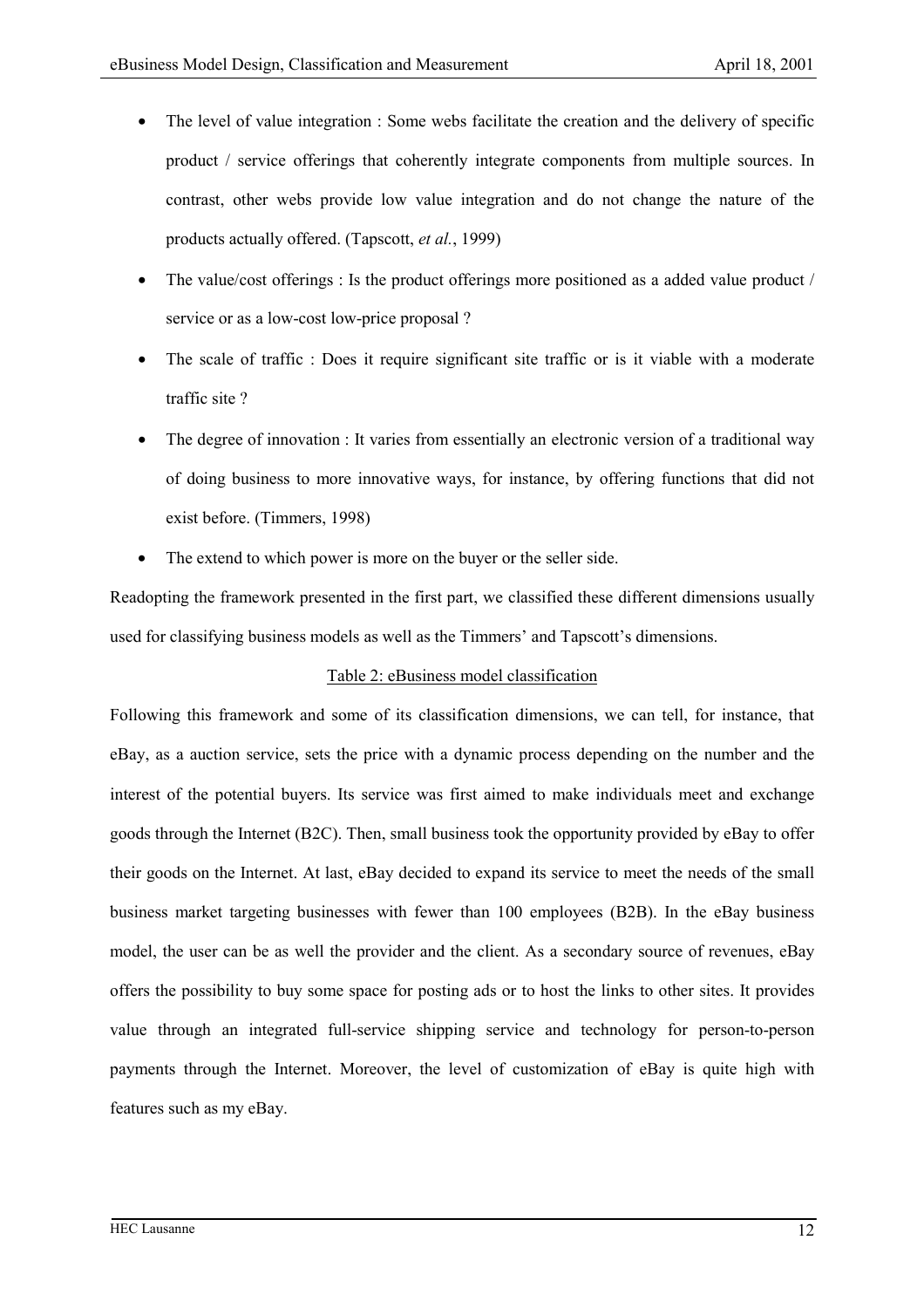#### **3 Measuring Core Processes**

Designing and managing a business model requires a measurement system which identifies the key factors and indicators (Rockart, 1979) by which the success of the company and its business model can be assessed. To appraise a business model and elicit the requirements of its measurement system, it is appropriate to determine these factors according the four components of the adopted framework: Product, Customer, Infrastructure and Finance.

This proposed framework had to be confronted with empirical data from ebusiness companies. We decided to focus on two industries : the online groceries and the auction companies. Four companies for both sectors were chosen, two from Europe and two from the USA. The online grocery stores included Le Shop (from Switzerland), Ooshop (France), Peapod and Streamline; the auction firms comprehended Ricardo (Germany), iBazar (France), Priceline and eBay. For all them apart Ooshop<sup>1</sup>, we used the information disclosed purposely by them (i.e. information you can find on their Web site or information disclosed for financial purposes such as SEC files).

We suggested to characterize each business model with a set of measures using a balanced scorecard approach. Kaplan and Norton (1996) introduced the idea that a measurement system has to reflect a balanced view of the organization's objectives in four areas which precisely correspond with the four components of our framework. These four areas are unified in an integrated and global strategy that can be expressed by a cause-effect relationships. These areas are:

**•** Product measures that assess the originality of the value proposition and identify what the organization has to build for learning, long term growth, and innovation (creativity, employee capabilities, motivation, turnover, stock options, ...). According to Hagel (1999), in e-business, measuring human talents and speed on the market seems to be crucial.

**•** Customer measures that evaluate the relationships of the organization with its customers (retention, acquisition, satisfaction, profitability, ...) and the appreciation of the value proposition by the

 $\overline{a}$ 

<sup>&</sup>lt;sup>1</sup> The information related to Ooshop were collected by Stephanie Dufour, ESSEC student, Paris, 2000. Ooshop belongs to the Carrefour group. In 2000-2001, Streamline has shut down its operations. Ricardo has merged with QXL (UK) and iBazar has been acquired by eBay.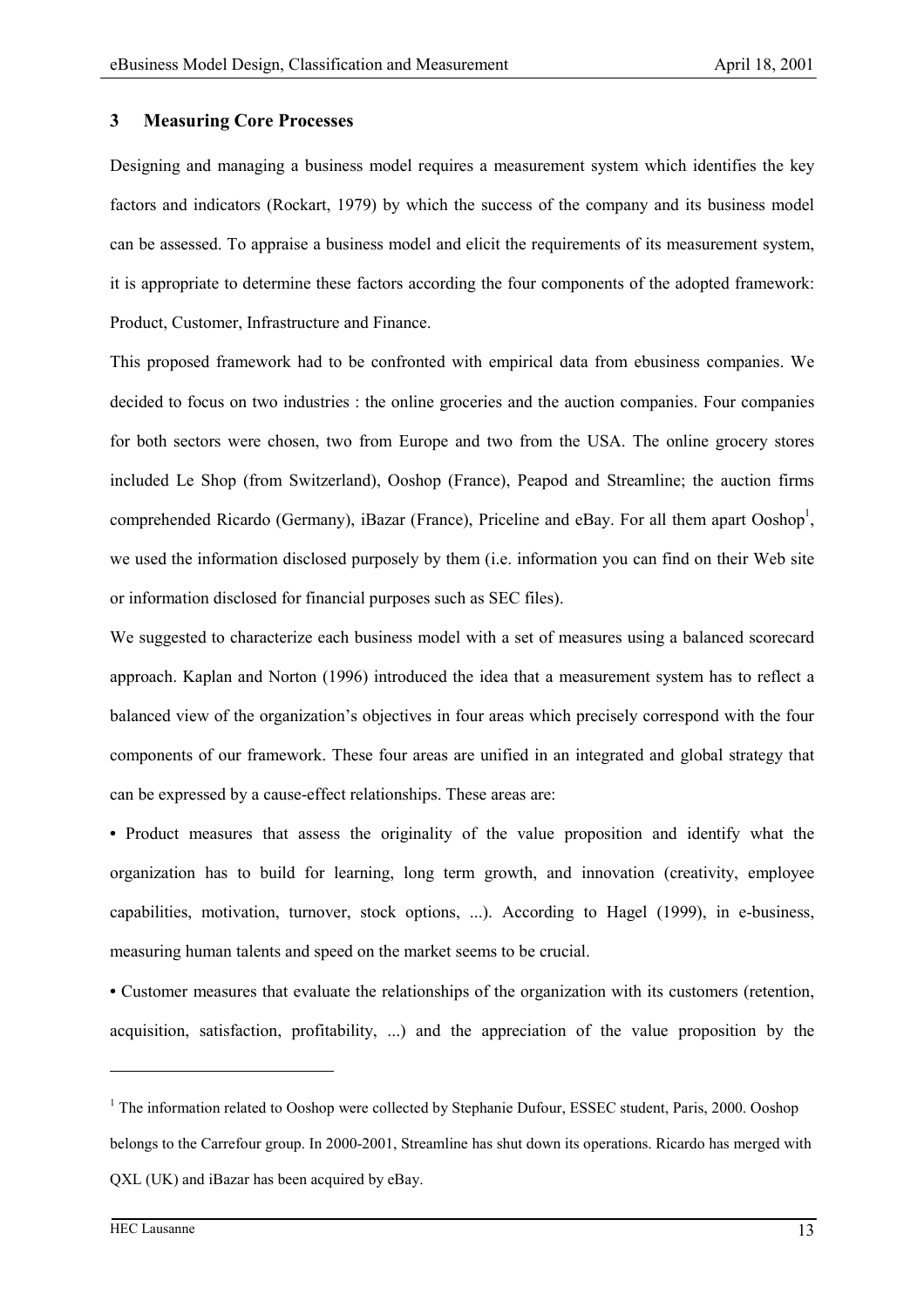customers (functionality, quality, price, timeliness, brand image, availability, shopping experience, ...). According to Hagel (1999), in e-business, measuring economy of scope and customer satisfaction is essential.

**•** Infrastructure measures that identify the internal and outsourced activities of the value chain and processes with the greatest impact on customer satisfaction and financial objectives (design, build, delivery, service, ...). Still according to Hagel (1999), in e-business, measuring economies of scale and efficiency is key for this aspect of the framework.

and finally,

**•** Finance measures that serve as the focus for the objectives and the measures of all the other perspectives and concern revenue growth, cost management, asset utilization and market capitalization, ...).

Following also the BSC approach, the Working Council for Chief Information Officers published a report showing the different metrics for e-business performance evaluation used by companies such as 3M, Dell Computer Corp., Federal Express and L.L. Bean (1999). From the analysis of the same group of eight companies belonging to the online grocery and auction industries, we identified a set of measures related to the different components of our framework and their related issues.

The measures identified in the Working Council of CIOs report and the measures found in our case studies could be summarized again with the adopted framework.

#### Table 3: Measures for e-business companies

# **4 Conclusion and further Research**

The deliverable of this research should be a refined eBusiness Model framework, integrating a measurement system, the annotation of the selected business models with their critical success factors and key measures. Our study consists of a first version of the key success factors and balanced scorecard measures of several case studies.

Further research in progress, based on this paper, is a field study for observing, analyzing, and cataloguing typical business models in a knowledge base. The final objective would be to computerize this base and to specify a decision support system for helping business model creators to design,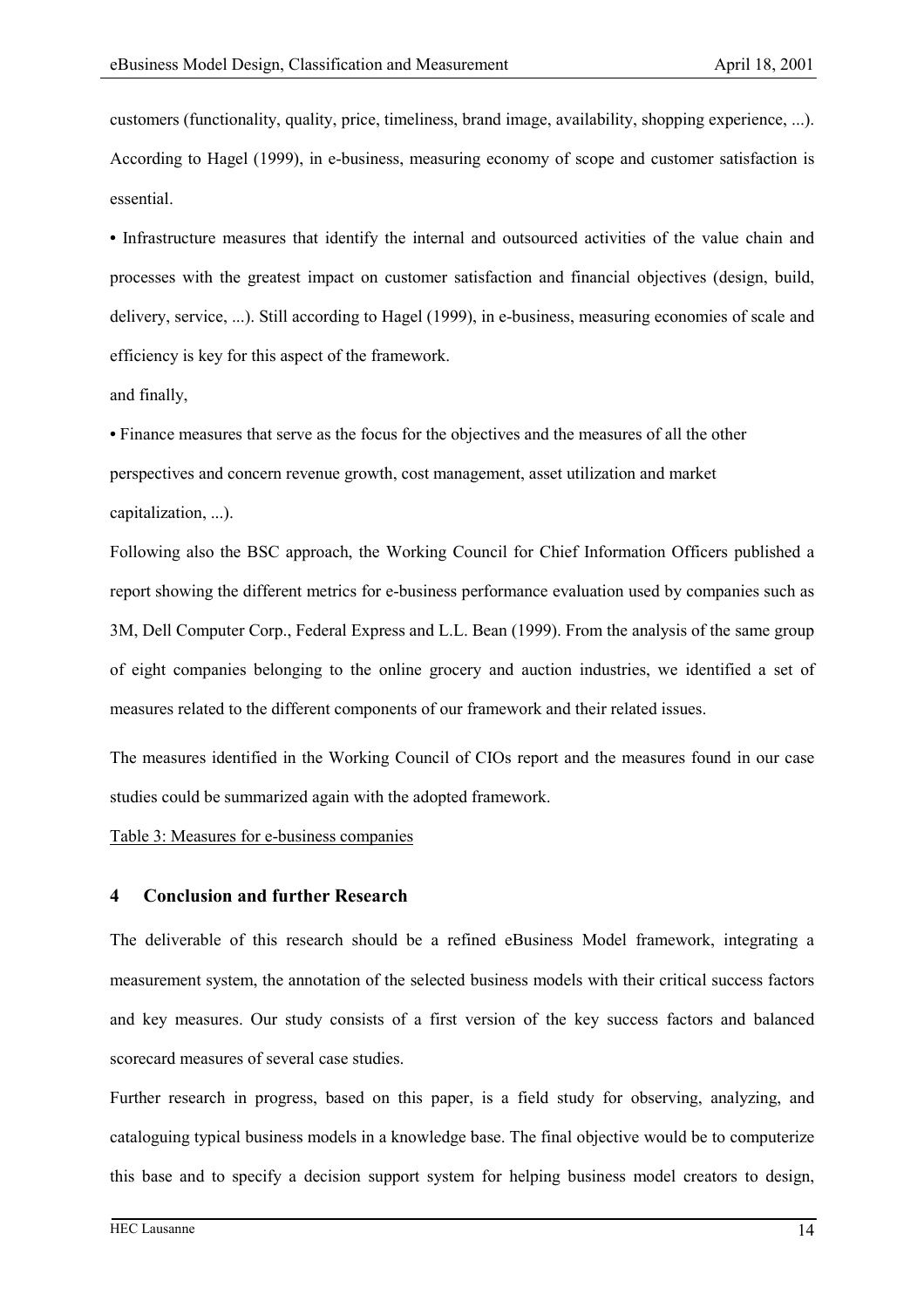critique, and simulate new business models. Since the future in this area is so uncertain (Courtney, 1997), a scenario-based forecasting approach could be helpful before defining a strategy of adoption, deployment, and management of a business model.

Simulation based on the eBusiness model framework could help answer to the following questions, proposed by Warren (1999): Why has the historical performance of my business followed the timepath that it was? Where will the path of future performance take us if we carry on as we are? How can we alter that future for the better?

The outcomes of this paper should help the managers to design a new business model by using the suggested framework and by which, asking the right questions, such as what is exactly my value proposition ? How do I get a good feeling of the needs of my target market ? To deliver the intended added-value to the market, what would be the required and most appropriate resources and assets ?

Then, by taking the various identified dimensions to classify and defining new dimensions for the ones that are missing for some components of the framework, the managers should be able to differentiate its business model from the competition and take advantage of their core competencies. This approach presents the great advantage of using a multidimensional framework.

Finally, identifying a set of measures for each of the four components should help the eBusiness company to manage and control its activities and outcomes. It should also contribute to monitor the performance of the competition and finding new ways for keeping ahead. In this article, we described some measures that could be applied to different companies and activities and help to define new ones tailored to the particular conditions of each company.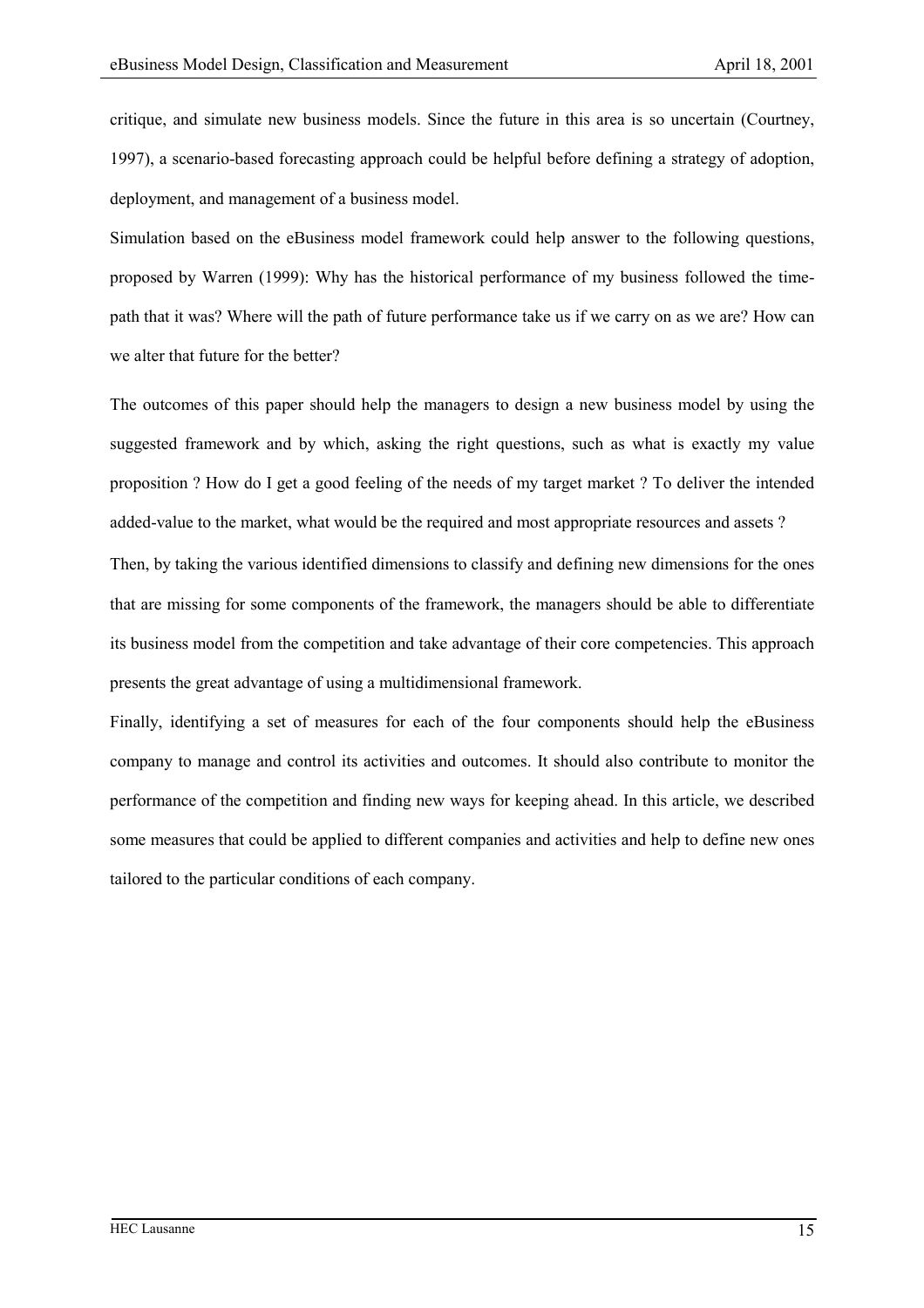# **5 References**

Afuah, A., C. Tuccci (2001). *Internet Business Models and Strategies,* McGraw Hill.

- Amami, M., J. Thévenot. (2000). "L'Internet marchand: caractérisation et positionnements stratégiques", *Systèmes d'Information et Management* 5 (1): 5-40.
- Amit, R., C. Zott (2000). Working Paper
- Benjamin, R.I., R.T. Wigand (1995). "Electronic Commerce: Effects on Electronic Markets", JCMC 1 (3).
- Clemons, E.K, S.P. Bradley. (1998). "Strategic uncertainty and the future of online consumer interaction." Pp. 85-105, in *Sense & Respond - Creating value in the networked era*, edited by S. P. Bradley & R. L. Nolan, Boston: Harvard Business School Press.
- Conner, K. R., C. Prahalad. (1996). "A resource-based theory of the firm: knowledge versus opportunism", *Organization Science* 7 (5): 477-501.
- Courtney, H., J. Kirkland, P. Viguerie. (1997). "Strategy under uncertainty", *Harvard Business Review* 75 (6): 66-79.
- Doz, Y.L., G. Hamel (1998). Alliance Advantage, Harvard Business School Press.
- Fischer, G., A. C. Lemke, T. Mastaglio, A. Morch. (1991). "The role of critiquing in cooperative problem solving", *ACM Transaction on Information Systems* 9 (2): 123-151.
- Frick, V., B. Gill, A. Lill, K. Murphy. (1999). "E-Business: opportunities, threats and paper Tigers", *Gatner-Group* R-09-8265 December.
- Gordijn, J., J. Akkermans, J. van Vliet (2000). "What's in an Electronic Business Model?", *Knowledge Engineering and Knowledge Management - Methods, Models, and Tools, LNAI* 1937: 257-273.
- Grant, R.M., (1995) *Contemporary Strategy Analysis*, Malden MA: Blackwell.
- Gulati, R., N. Nohria, A. Zaheer (2000). "Strategic Networks", *Strategic Management Journal*, 21: 203-215.
- Hagel, J., M. Singer. (1999). "Unbundling the corporation", *Harvard Business Review* 77 (2): 133- 141.
- Hamel, G., (2000). *Leading the revolution,* Harvard Business Press.
- Jennings, N.R. (1999). "Agent-based Computing: Promise and Perils", Pp. 1429-1436 in *Proceedings of the 16th International Joint Conference on Artificial Intelligence (IJCAI-99)*, Stockholm, Sweeden.
- Kalakota, R. (1999). *E-Business : Roadmap for Success*, Reading: Addison-Wesley, Information Technology Series.
- Kaplan, R.S., D. Norton. (1992). "The balanced scorecard Measures that drive performance", *Harvard Business Review* 70 (1): 71-79.
- Klein, S., Loebbecke, C. (2000) The transformation of pricing models on the web: examples from the airline industry. *13th International Bled Electronic Commerce Conference,* Bled, June 19-21
- Leake, D.B. 1996. *Case-based reasoning: experiences, lessons, and future directions,* Cambridge: MIT Press.
- Maître, B., G. Aladjidi. (1999), *Les business models de la nouvelles économies*, Paris: Dunod.
- Malone, T.W., K. Crowston, J. Lee, B. Pentland, C. Dellarocas, G. Wyner, J. Quimby, C. Osborn, A. Bernstein, G. Herman, M. Klein, and E. O'Donnell. (1999). "Tools for inventing organizations: toward a handbook of organizational processes", *Management Science* 45 (3): 425-443.

Markides, C. (1999). "A Dynamic View of Strategy", *Sloan Management Review* 40 (3): 55-63.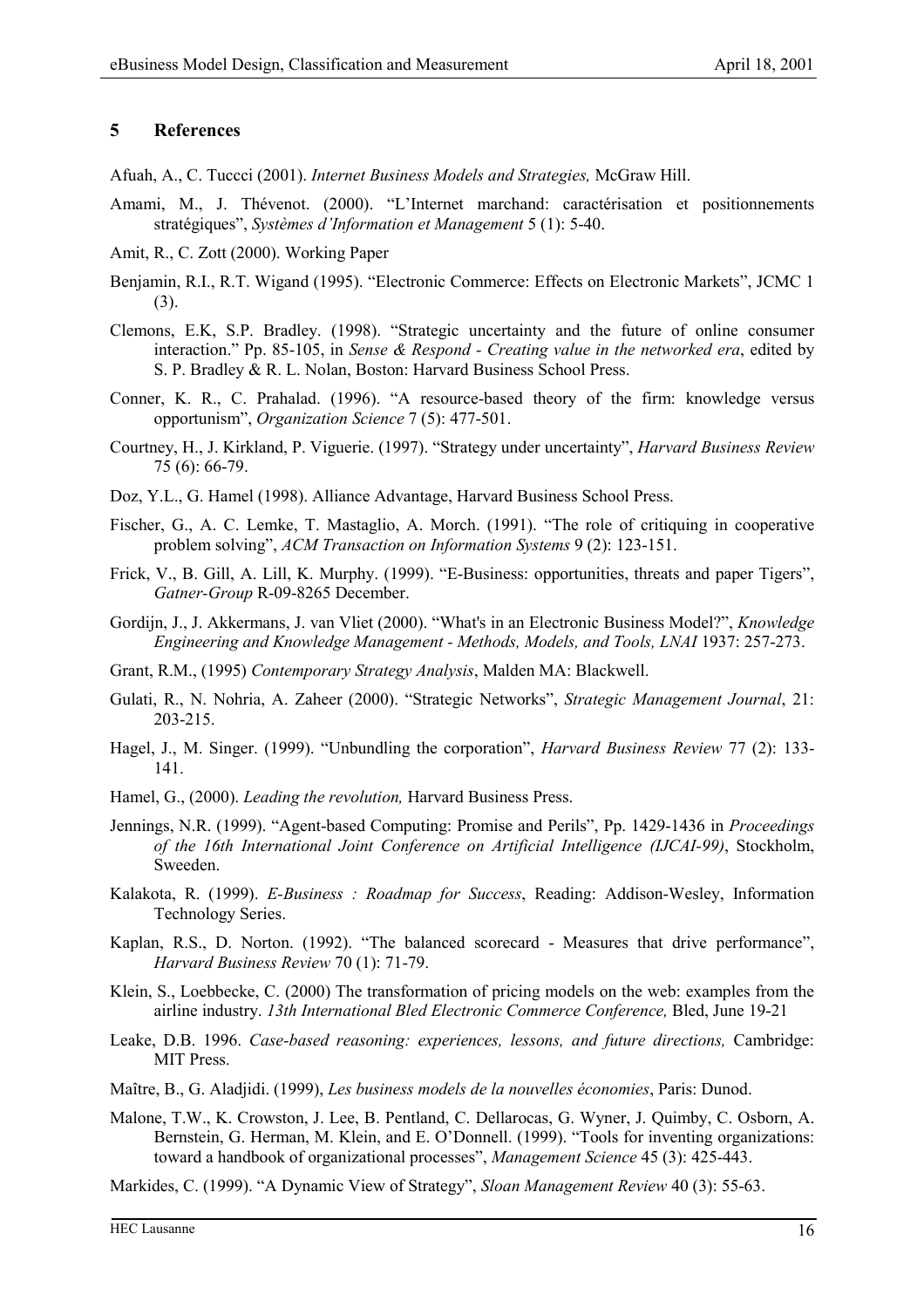- Martinez, P. (2000). "Models made "e": What business are you in ?", *Centers for IBM e-business* Innovation.
- Nalebuff, B., A. Brandenburger (1996). Co-opetition, Doubleday.
- Pavento, M. (1999). "Patent protection for e-commerce business models", Jones & Askew http://www.jonesaskew.com/articles/99/0499patpro.html
- Pigneur, Y. (1996). "A Framework for Designing New Information Systems", Pp. 61-102 in *The Future of Information Systems - Challenge and Pitfalls*, edited by François Bodart, Namur, Belgium: FUNDP.
- Piller, F.T, R. Reichwald, K. Möslein (2000). "Information as a Critical Success Factor for Mass Customization or: why even a customized shoe not always fits"*, ASAC-IFSAM 2000 Conference*, Montreal, Canada.
- Porter, M. (2001). "Strategy and the Internet", *Harvard Business Review* 79 (3): 62-78.
- Porter, M., V. Millar (1985). "How Information Gives You Competitive Advantage" *Harvard Business Review* 63 (4): 149-160.
- Porter, M.E. (1985). *Competitive Advantage: Creating and Sustaining Superior Performance*, Free Press.
- Rappa, M. (2001). *Managing the digital enterprise Business models on the Web.* http://ecommerce.ncsu.edu/business\_models.html
- Ringland, G. (1998). *Scenario Planning Managing the Future*, Chichester: John Wiley.
- Rockart, J. F. (1979). "Chief executives define their own data needs", *Harvard Business Review* 57  $(2)$ : 81-93.
- Sarkar, M., B. Butler, C. Steinfield (1995). "Intermediaries and cybermediaries: a continuing role for mediating players in the electronic marketplace", *Journal of Computer-Mediated Communication* 1 (3).
- Selz, D. (1999). *Value Webs Emerging forms of fluid and flexible organizations*, Difo-Druck.
- Stabell, C.B., O.D. Fjeldstad (1998). "Configuring value for competitive advantage: on chains, shops, and networks", *Strategic Management Journal*, 19: 413-437.
- Sterman, J. D. (2000). *Business dynamics: systems thinking and modeling for a complex world*, Irwin Professional Pub.
- Tapscott, D., D. Ticoll, A. Lowy (1999). "The Rise of the Business Web", *Business 2.0* November:198-208.
- Tapscott, D., A. Lowi, D. Ticoll, (2000). *Digital Capital Harnessing the Power of Business Webs*, Harvard Business School Press.
- Timmers, P. (1998). "Business Models for Electronic Markets" *Journal on Electronic Markets*, 8 (2): 3-8.
- Warren, K. (1999). "The dynamics of strategy Core framework of the dynamic resource system view", Working paper. London: London Business School.
- Wernefelt, (1984). "A resource-based view of the firm", *Strategic Management Journal*, 5: 171-181.
- Williamson, O.E. (1975). "Markets and Hierarchies" *Analysis and Antitrust Implications: A Study in the Economics of Internal Organization*, Free Press.
- Working Council for Chief Information Officers. (1999). "A Balanced Scorecard for e-Business", Corporate Executive Board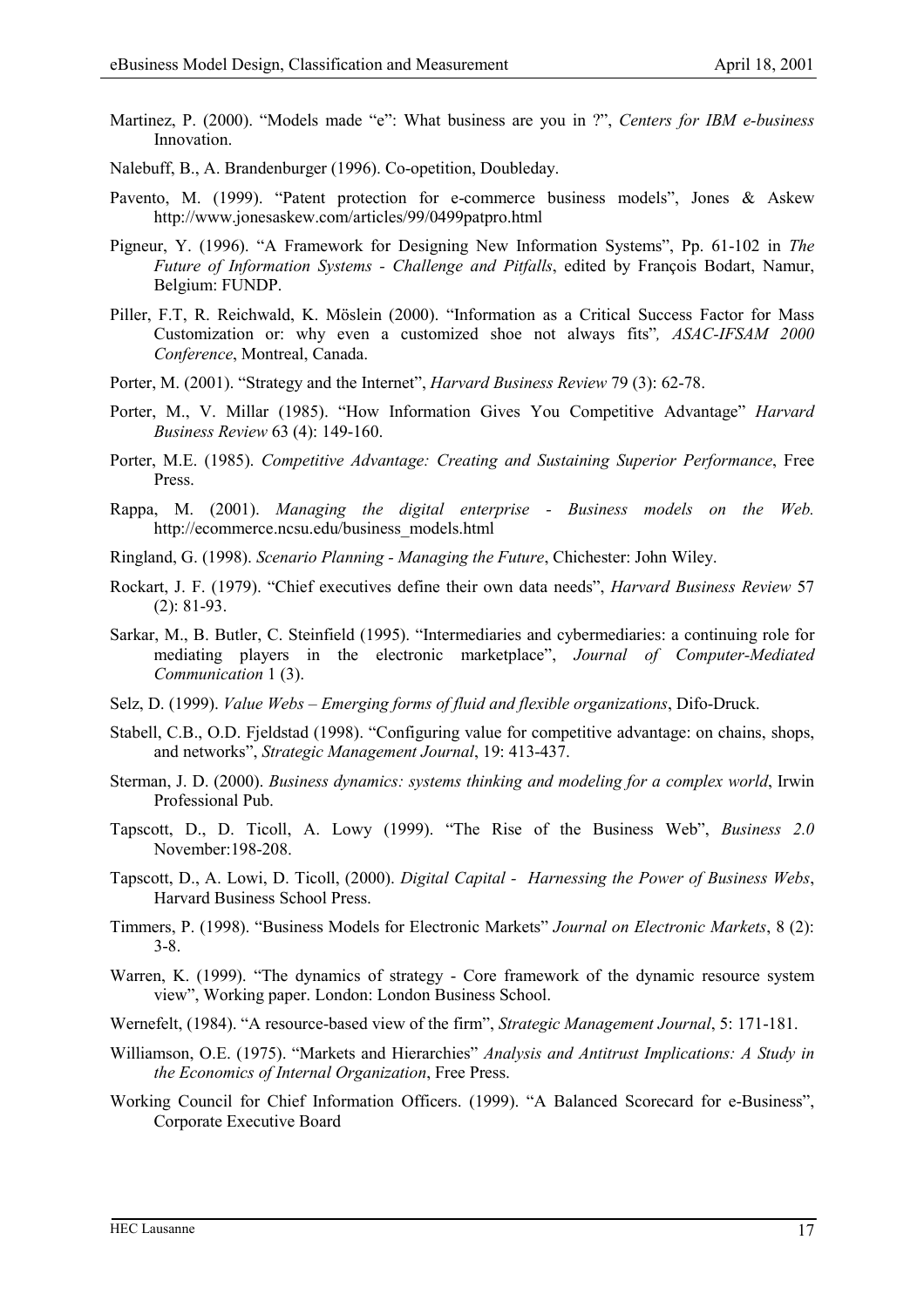# **6 Appendix**



Figure 1: eBusiness Model decomposition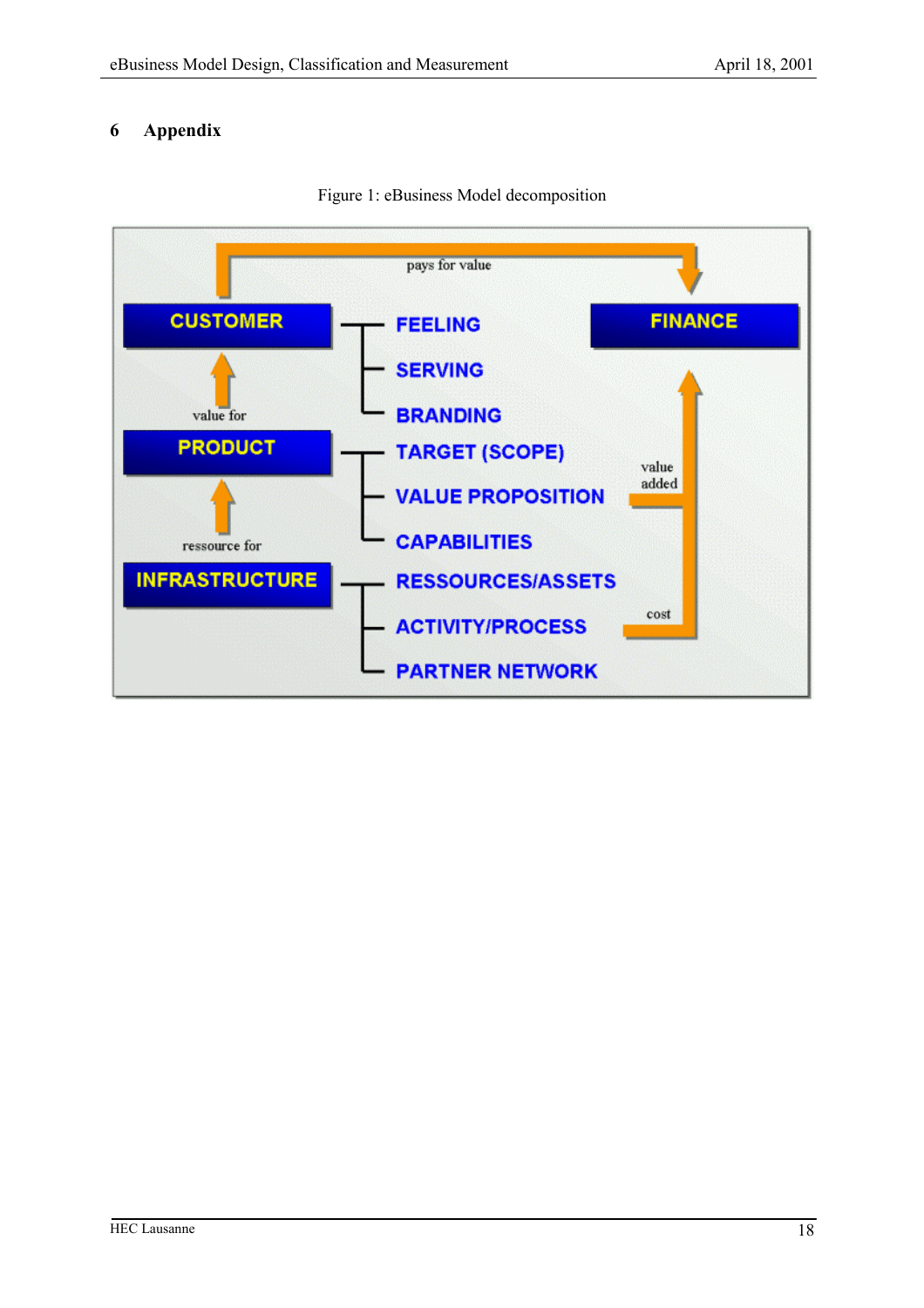| <b>Business models</b> |                                  | Afuah, Tucci                                   | Hamel                                 |                                                  | Gordijn                                                  |
|------------------------|----------------------------------|------------------------------------------------|---------------------------------------|--------------------------------------------------|----------------------------------------------------------|
|                        | <b>Target</b>                    | Scope                                          |                                       | Scope                                            | Actors, market segment                                   |
| PRODUCT                | Value proposition                | Customer value<br>(differentiation, low cost)  | Core Strategy                         | <b>Business</b><br>mission,<br>differentiation   | Value offering                                           |
|                        | <b>Capabilities</b>              |                                                |                                       |                                                  |                                                          |
|                        | Feeling                          |                                                |                                       | Information and<br>insight                       |                                                          |
| <b>CUSTOMER</b>        | <b>Serving</b>                   |                                                | Customer Interface                    | Fulfillment and<br>support,<br>customer benefits |                                                          |
|                        | <b>Branding</b>                  |                                                |                                       | Relationship<br>dynamics                         |                                                          |
| STRUCTURE<br>INFRA-    | <b>Resources/assets</b>          | Capabilities,<br>Implementation                | Strategic Resources,<br>Value Network | Core<br>competencies,<br>strategic assets        |                                                          |
|                        | <b>Activity and</b><br>processes | Connected activities                           |                                       | Core processes,<br>configuration                 | Value activity                                           |
|                        | Partner network                  |                                                |                                       | Value network,<br>company<br>boundaries          | Stakeholder network,<br>value interfaces, value<br>ports |
| <b>FINANCE</b>         | Revenue                          | Pricing strategy (selling),<br>revenue sources |                                       | Pricing structure                                | Value exchanges                                          |
|                        | Cost                             |                                                |                                       |                                                  | Value exchanges                                          |
|                        | Profit                           | Sustainability                                 |                                       | Profit boosters                                  |                                                          |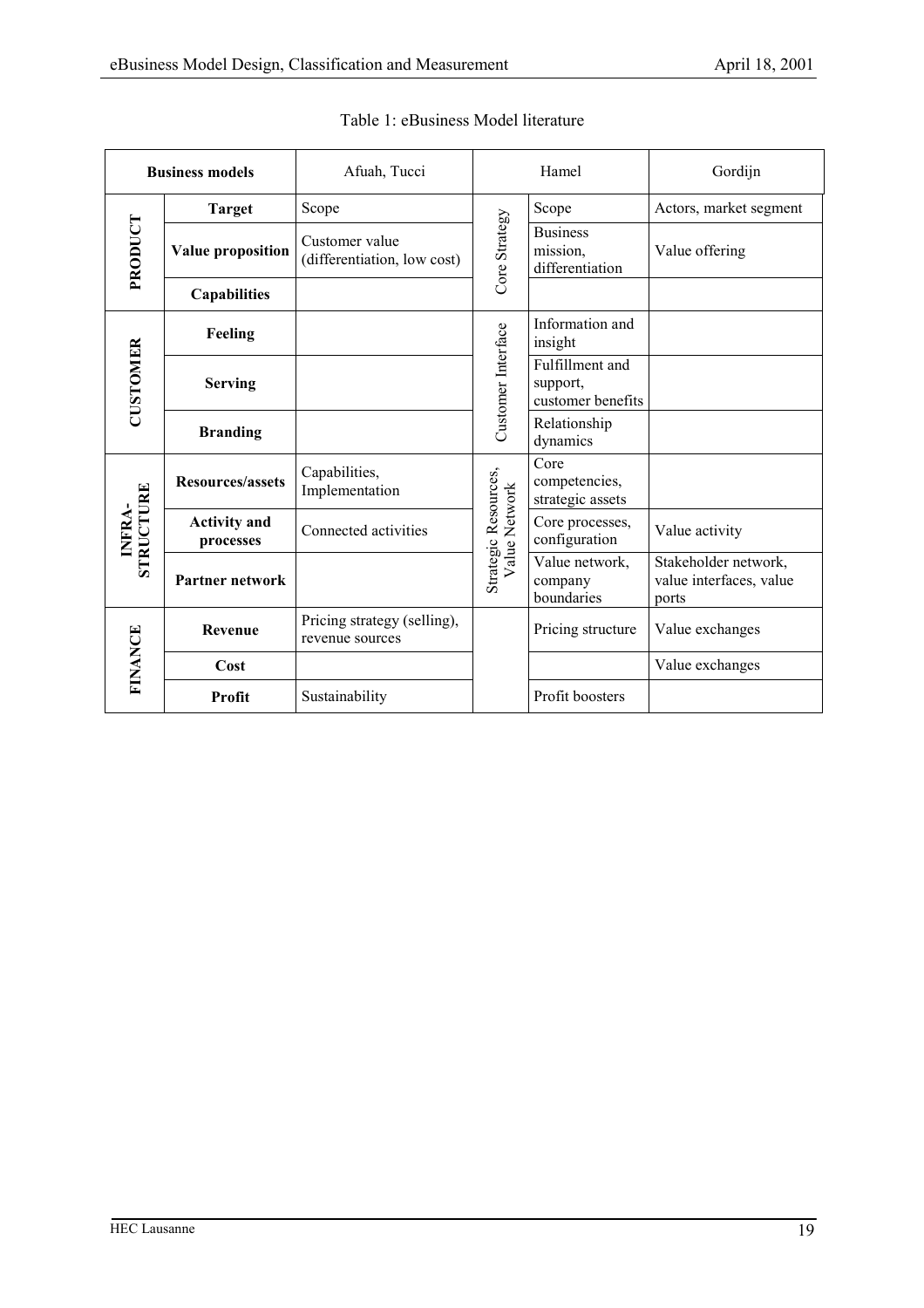|                |                        | Inventoried dimensions  | <b>Timmers</b> (1998)  | Tapscott (1999)   |
|----------------|------------------------|-------------------------|------------------------|-------------------|
| Product        | Target                 | User role               |                        |                   |
|                |                        | Nature of the offerings |                        |                   |
|                |                        | Value/cost offerings    |                        |                   |
|                | Value proposition      | Degree of innovation    | Degree of innovation   |                   |
|                | Capabilities           | Scale of traffic        |                        |                   |
|                |                        | Required security       |                        |                   |
| Customer       | Feeling                |                         |                        |                   |
|                | Serving                | Level of customization  | Interaction pattern    |                   |
|                |                        | Power to buyer/seller   |                        |                   |
|                |                        | Interaction pattern     |                        |                   |
|                | <b>Branding</b>        |                         |                        |                   |
| Infrastructure | Resources / assets     | Economic control        |                        | Economic control  |
|                | Activities / processes | Value integration       | Functional integration | Value integration |
|                | Partner                |                         |                        |                   |
| Finance        | Revenues               | Pricing system          |                        |                   |
|                | Costs                  |                         |                        |                   |
|                | Profits                |                         |                        |                   |

|  |  | Table 2: eBusiness model classification |  |  |  |
|--|--|-----------------------------------------|--|--|--|
|--|--|-----------------------------------------|--|--|--|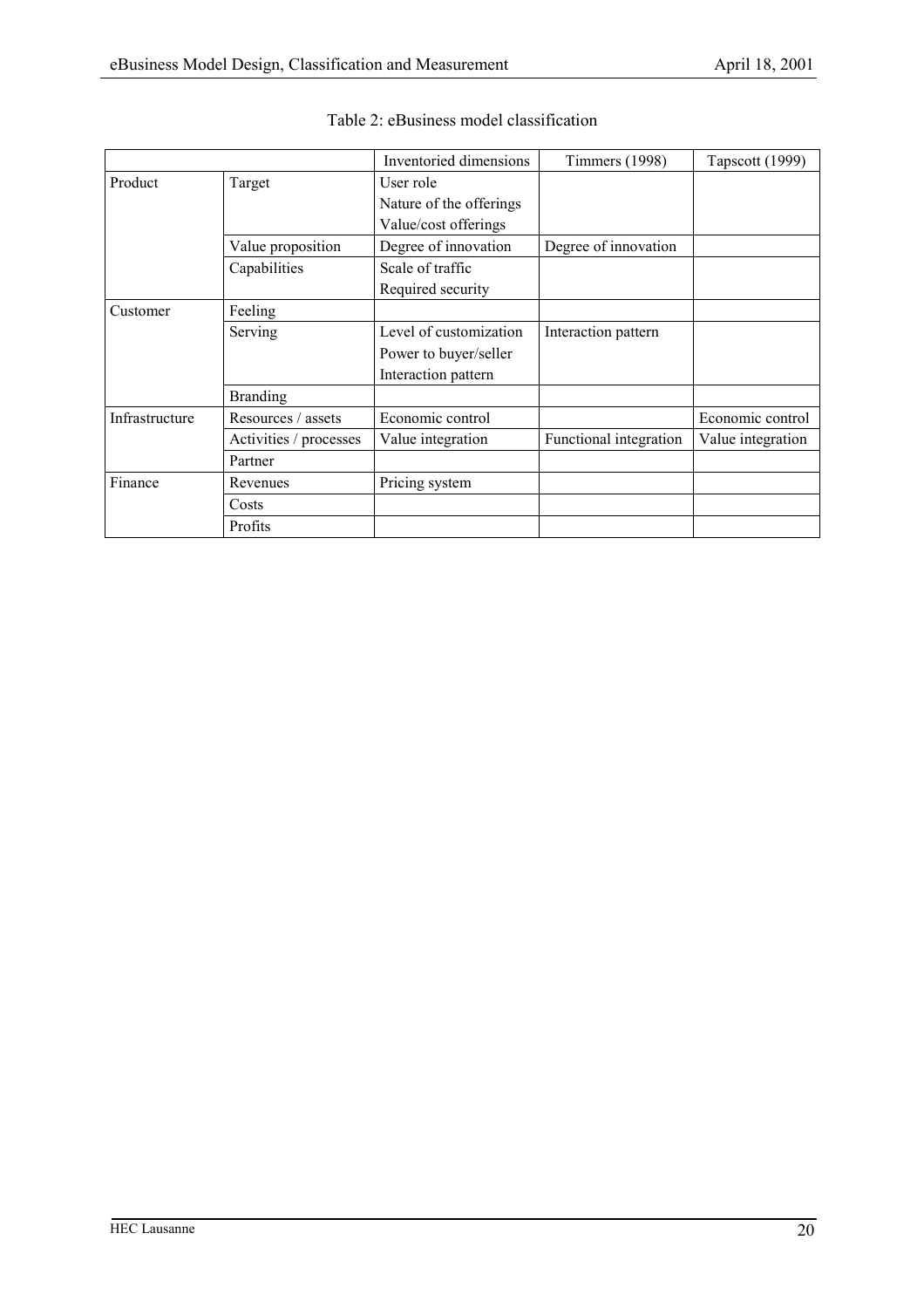|  | Table 3: Measures for e-business companies |  |
|--|--------------------------------------------|--|
|  |                                            |  |

|                     |                      | Auction                                                                                                                                                             | Online retailers                                                                                                                                            | Working Council for<br>CIOs                                                                                                                                                                                                                                                                                                                                                                               |
|---------------------|----------------------|---------------------------------------------------------------------------------------------------------------------------------------------------------------------|-------------------------------------------------------------------------------------------------------------------------------------------------------------|-----------------------------------------------------------------------------------------------------------------------------------------------------------------------------------------------------------------------------------------------------------------------------------------------------------------------------------------------------------------------------------------------------------|
| Product             | Target               | # of customers<br># of registered users<br>% of Internet users<br># of countries / areas<br>Market share<br>Ranking on markets<br># of visitors per day             | # cities served<br>Market share<br># of customer orders<br># of consumer goods<br>clients<br># of customers<br>categories of products                       | Penetration rate<br>Number of unique visitors<br>per month                                                                                                                                                                                                                                                                                                                                                |
|                     | Value<br>proposition | # of languages<br>Average value of goods<br># of currencies<br>New products / serv.<br># products on sale<br># of merchants                                         | % of fresh products<br># of products offered                                                                                                                | Average days of<br>exclusivity for product<br>introduction or major<br>feature<br>Average time between site<br>relaunches.                                                                                                                                                                                                                                                                                |
|                     | Capabilities         |                                                                                                                                                                     | 48 hour delay between<br>pick up / delivery<br>Delivery timing                                                                                              | % of on-line orders<br>shipped within 24 hours                                                                                                                                                                                                                                                                                                                                                            |
| Customer            | Feeling              | # of individuals that get<br>connected at least once<br>a month<br>Connection time<br>Customer loyalty<br>Spending per day<br># of new customers<br>Purchase intent | # of not satisfied<br>customers<br>Buying frequency<br>Conversion rate to<br>repeat customers<br>Average order size<br>% of repeat customers<br># of clicks | % of on-line sales<br>abandoned before<br>completion<br>$\%$ of 1 <sup>st</sup> time visitors who<br>return to site within 1 year<br>Average time between<br>visits<br>% of customers who have<br>personalized their<br>interfaces<br>Sales conversion rate<br>% of customers for which<br>company can track<br>profitability across<br>business units<br>% of customers with<br>current e-mail addresses |
|                     | Serving              | Customer support<br>personnel                                                                                                                                       | One-hour problem<br>resolution<br>% late deliveries                                                                                                         | % of returning customers<br>who are recognized and<br>sent personalized content<br>Average time to respond<br>to customer request<br>Time to match compe-<br>tition's web site feature<br>roll-out<br># of customer-reques-ted<br>features added per<br>upgrade                                                                                                                                           |
| <b>HEC</b> Lausanne |                      |                                                                                                                                                                     |                                                                                                                                                             | 21                                                                                                                                                                                                                                                                                                                                                                                                        |